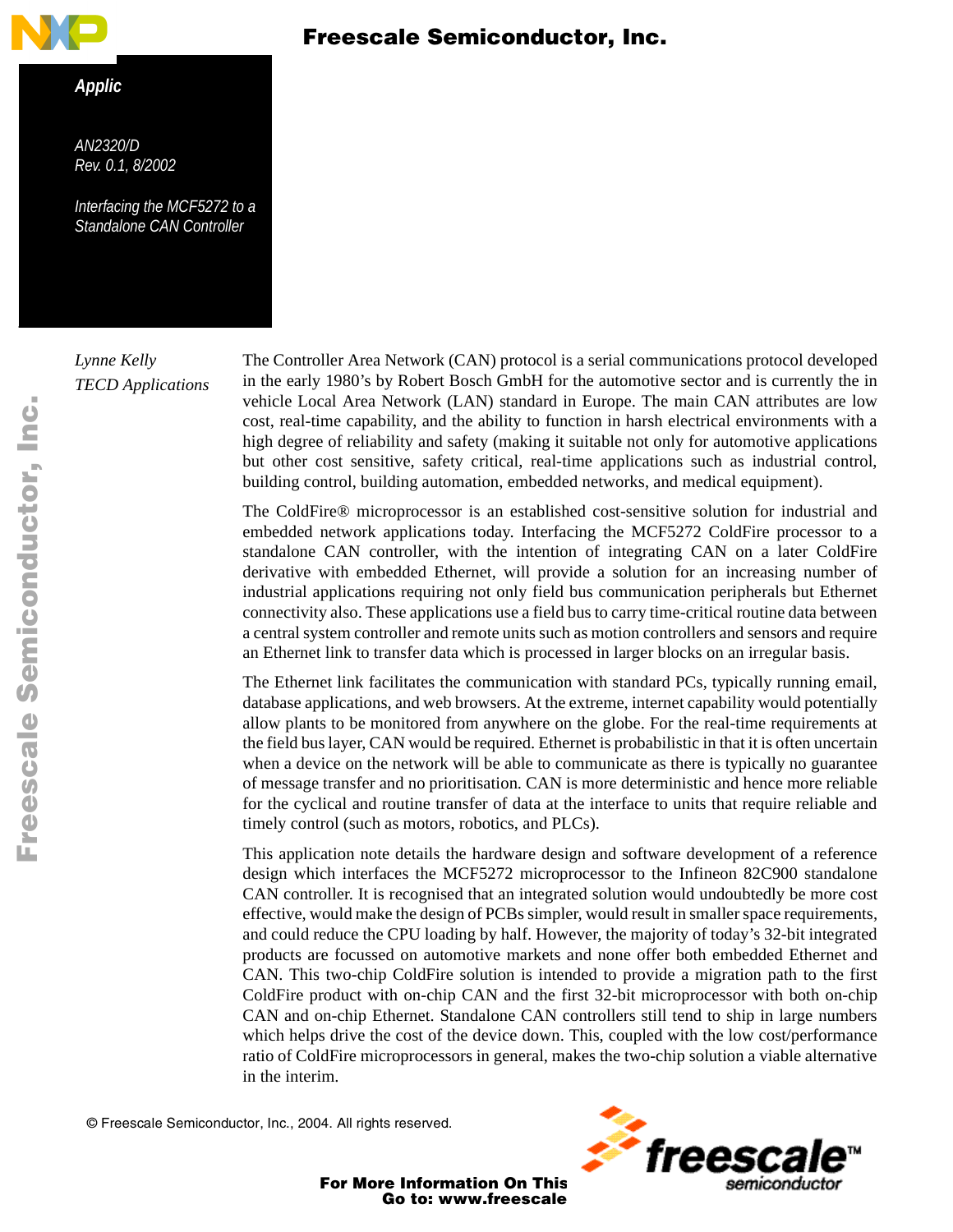

The reference design is based on the M5272C3 development board using a daughter card to provide the standalone CAN controller circuitry. This application note details the design process, starting with an overview of the MCF5272 processor and the 82C900 CAN controller, and the reasons for choosing them. It is followed by a more detailed look at both the hardware design and software development. Full schematics and basic example application software can be downloaded from the M5272C3 CAN webpage on Freescale's ColdFire website.Freescale websites referred to in this document can be accessed from www.Freescale.com/semiconductors.

# **1.0 Design Overview**

The object of this section is to outline the principles of the MCF5272 CAN reference design, to give an overview of the MCF5272 microprocessor and the 82C900 CAN controller, and to explain the reasons for choosing them for this design. For additional and more detailed information on the MCF5272 and the 82C900 themselves, please refer to the MCF5272 webpage, and the 82C900 user's manual,

http://www.infineon.com/cgi/ecrm.dll/ecrm/scripts/public\_download.jsp?oid=16123&parent\_oid=16899.

[Figure 1](#page-1-0) shows the basics of the reference design. The MCF5272 microprocessor is interfaced to the Infineon 82C900 CAN controller using a Queued Serial Peripheral Interface (QSPI). The CAN controller implements the CAN protocol while an external CAN transceiver, the Philips PCA82C250, provides physical connection to the CAN bus. Two transceivers are shown here, as the Infineon CAN controller is a twin CAN device with dual CAN nodes allowing connection to two independent CAN buses. There is no need for a second transceiver if only one node is required.



**Figure 1. MCF5272 CAN Reference Design Overview**

# <span id="page-1-0"></span>**1.1 MCF5272 Microprocessor**

The MCF5272 is a 32-bit embedded processor based on a V2 ColdFire core. This is the most application-specific ColdFire processor to date, targeted at the low-end communications market. On-chip peripherals include a Fast Ethernet Controller, a USB 1.1 slave device, a Physical Layer Interface Channel

**Interfacing the MCF5272 to a Standalone CAN Controller**

For More Information On This Product, Go to: www.freescale.com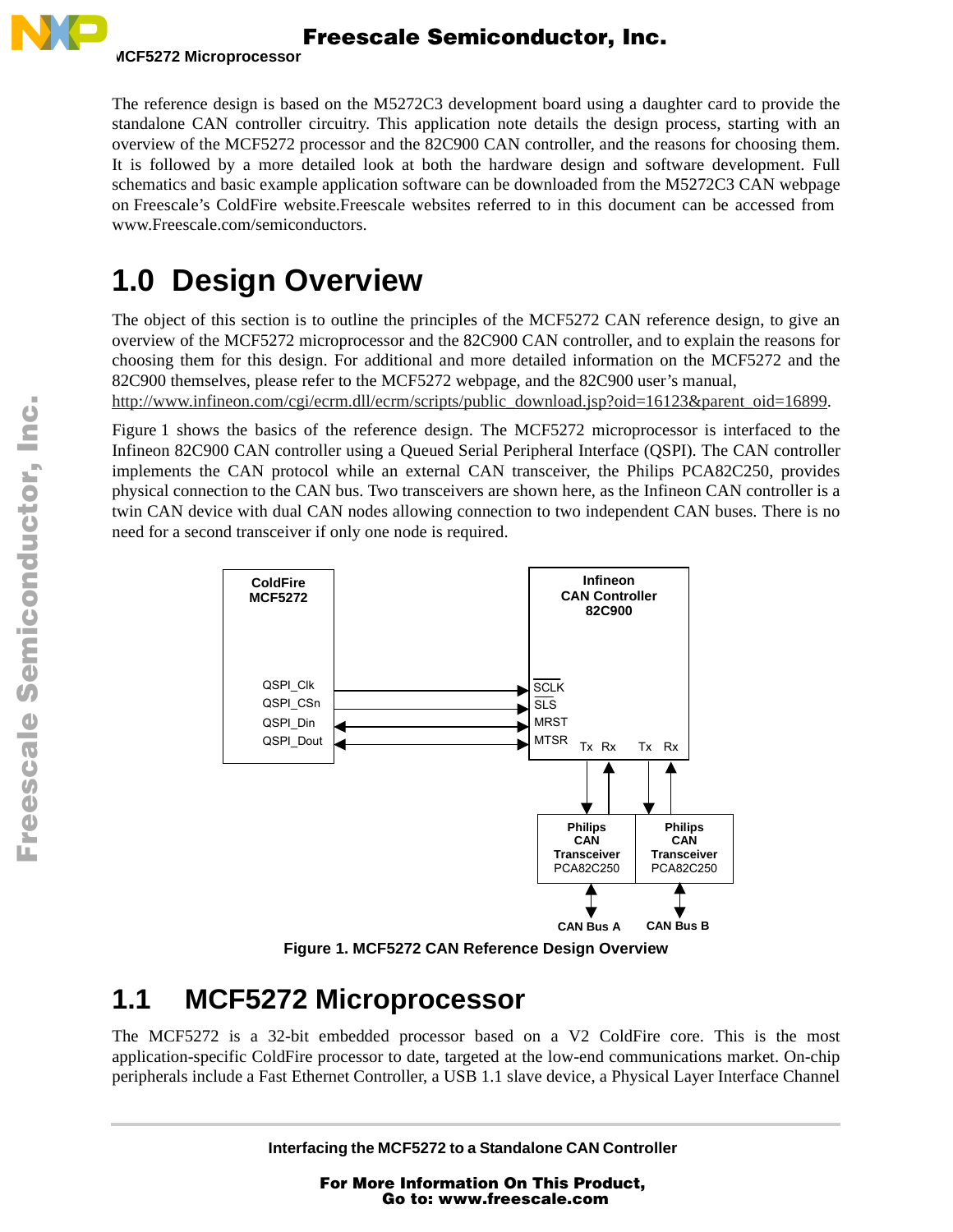

with four TDM ports, a software HDLC module, a QSPI module, and support for a 3 channel PWM. In addition, it retains the System Integration Module, the Chip-Select Module, the MAC and hardware divide unit, the General Purpose Timers, and the real-time BDM interface standard on all ColdFire devices.

The decision to use the MCF5272 ColdFire microprocessor was based on the peripheral set, ease of interface, and the overall system cost. There is an increasing demand for Ethernet and CAN integrated on chip; while no ColdFire product will offer both until 2003, the MCF5272 does have on-chip Ethernet, which reduces the additional peripherals required. There are also other MCF5272-specific peripherals, including USB and QSPI, which may be required in industrial markets.

Also, the majority of available standalone controllers offer a multiplexed bus interface and a serial peripheral interface (SPI); they rarely offer a non-multiplexed parallel bus interface that can be gluelessly interfaced to a ColdFire processor. Using the MCF5272 with on-chip SPI increases the choices of suitable CAN controllers on the market and avoids increasing the complexity and cost of the design using bus interface glue logic.

Lastly, CAN applications, both industrial and automotive, are often cost critical; therefore, it is imperative that overall system cost is kept to a minimum. For applications requiring both CAN and Ethernet, this solution will still be competitively priced because of the aggressive price/performance ratio of MCF5272. A standalone CAN solution may cost more than some 32-bit integrated solutions, but these solutions are typically targeted at different markets and offer no Ethernet connectivity.

# **1.2 CAN Controller**

The Infineon 82C900 TwinCAN controller is a standalone CAN controller with dual CAN nodes allowing connection to two independent buses. It can be interfaced to a host controller using either a multiplexed bus interface or an SPI interface, or it can be interfaced to an EEPROM via the SPI interface for initialisation when no external host is required. The 82C900 supports up to 32 message objects which can be assigned to both CAN nodes or one CAN node. It has a built-in, scalable FIFO mechanism for message reception and transmission and a built-in gateway functionality for transferring messages between the nodes. There is also a timestamp/frame counter to indicate when a message was last transmitted or received (or to indicate how many times a message has been transmitted or received) and a CAN Analyser for monitoring activity on the CAN bus.

There are a number of standalone CAN controller modules on the market that adhere to different specifications, support variable data rates, and require different levels of CPU intervention. The Infineon 82C900 standalone controller was chosen because it supports the CAN 2.0B protocol, because it provides an SPI interface for glueless connection to the MCF5272, because it will support data rates up to 1Mbit/s, and because of the level of message transmission and acceptance filtering it supports.

There are currently three CAN protocols, CAN 2.0A, CAN 2.0B, and CAN 2.0B passive. The Infineon device supports CAN 2.0B. The difference between these protocols lies in the length of message identifier they can transmit and receive in a message frame. A CAN 2.0A controller can handle standard frames with an 11-bit identifier while a CAN 2.0B controller can transmit standard frames and extended frames with 29-bit identifiers. Finally, CAN 2.0B passive controllers can transmit only standard frames but can receive both standard and extended frames. For the majority of today's applications CAN 2.0B is considered standard, with system designers often requiring the extended 29-bit identifier to relieve them from compromises with respect to defining well-structured naming schemes. The majority, if not all, of the integrated CAN solutions on the market support CAN 2.0B. The backward-compatible nature of the CAN protocol ensures the Infineon device can also handle messages with the standard frame format.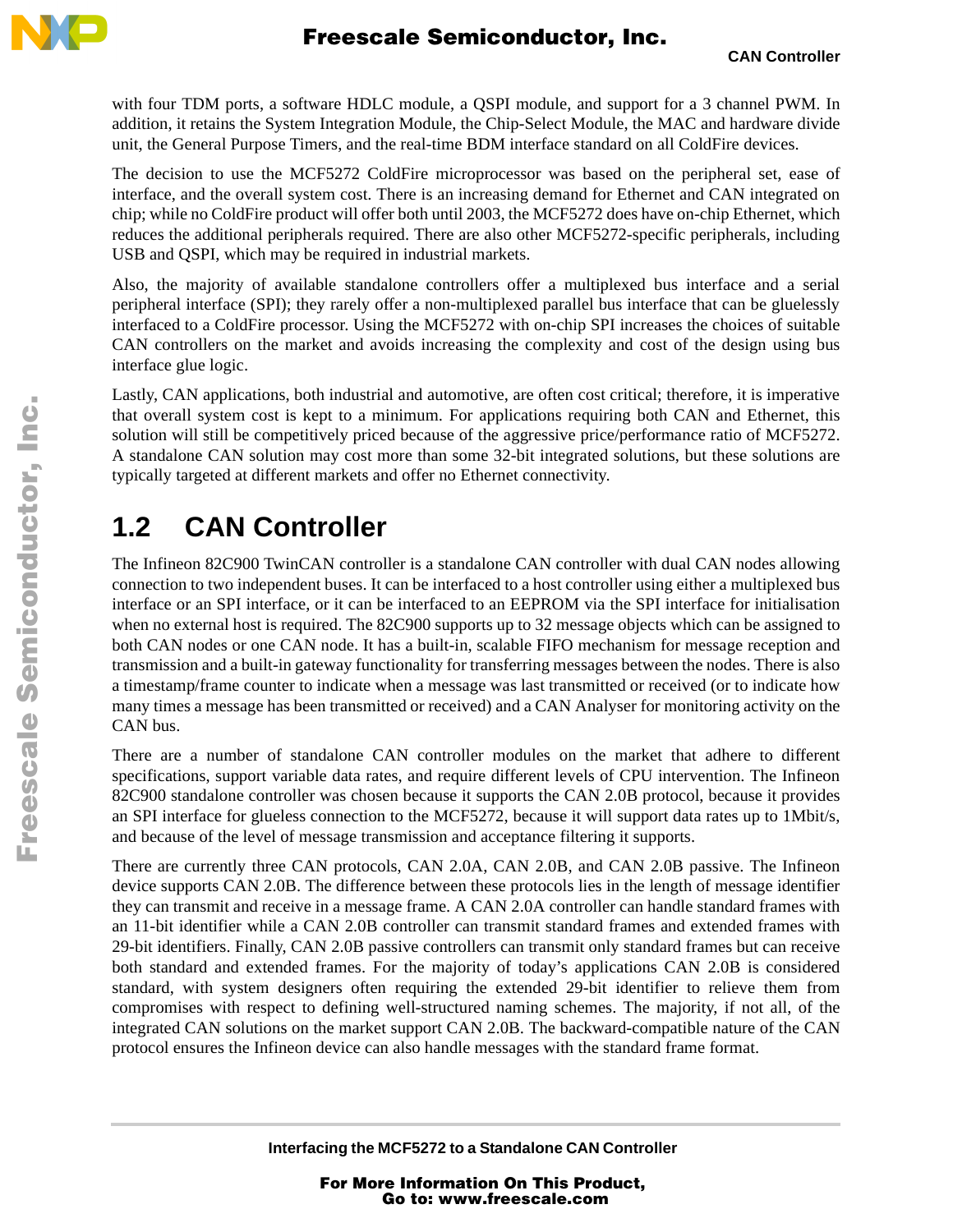

Regarding the interface, this has been touched on before. Few standalone CAN controllers on the market today have non-multiplexed bus interfaces and none offer a glueless interface to the MCF5272 external bus. Design complexity and additional cost in using a parallel interface resulted in SPI being the preferred choice.

In terms of data rate support, CAN data rates can vary between 10kbit/s and 1Mbit/s, depending on the length of the bus line and on the degree of fault tolerance required. A bus length of less than 40m makes 1Mbit/s achievable. CAN controllers vary in the data rates they support; most support up to 0.5Mbit/s or 1Mbit/s. The Infineon controller can handle 1Mbit/s which is desirable for many of today's real-time industrial applications.

Finally, standalone CAN controllers vary in the extent to which the CPU is required to take over message transmission. The simplest controller, known formerly as BasicCAN, has hardware logic dedicated to creating and verifying the bitstream according to protocol. Administration of data sets to be sent and received and comprehensive acceptance filtering is carried out by the CPU, placing increased overhead on the processor. Full CAN controllers, like the Infineon 82C900, include extra logic to provide object storage, support additional prioritisation capabilities, and implement comprehensive acceptance filtering. This, along with the additional on-chip FIFO and gateway mechanisms, ensures CPU overhead is kept to a minimum. In the end, this means real-time performance is optimised, which is often the most important criteria in the types of industrial-control and automation applications for which this is intended.

# **1.3 CAN Transceiver**

The Philips PCA82C250 high-speed transceiver was chosen as the interface between the CAN controller and the CAN physical bus because it supports data rates up to a maximum of 1Mbps. Alternate transceivers such as fault-tolerant and single-wire transceivers limit the maximum data rate to 125 kbit/s and 33.33 kbit/s, respectively. High-speed transceivers typically support data rates in excess of 500 kbit/s.

# **2.0 Hardware Design**

The MCF5272 CAN reference design is developed around the M5272C3 evaluation board using a daughter card for the CAN circuitry. The daughter card connects to the evaluation board using expansion connectors already provided.

The M5272C3 board provides the 10/100 Ethernet interface, RS232 interface, BDM interface, 4MB SDRAM, and 2MB Flash ROM for system development. For additional detailed information on the evaluation board, including full schematics, refer to the M5272C3 user's manual on the M5272C3 CAN webpage.

[Figure 2](#page-4-0) outlines the hardware design of the CAN daughtercard. The main features and key issues (interface, reset, clocking, power supply, and more) are explained in the remainder of this section. Full schematics and schematic summary can be downloaded from the ColdFire website.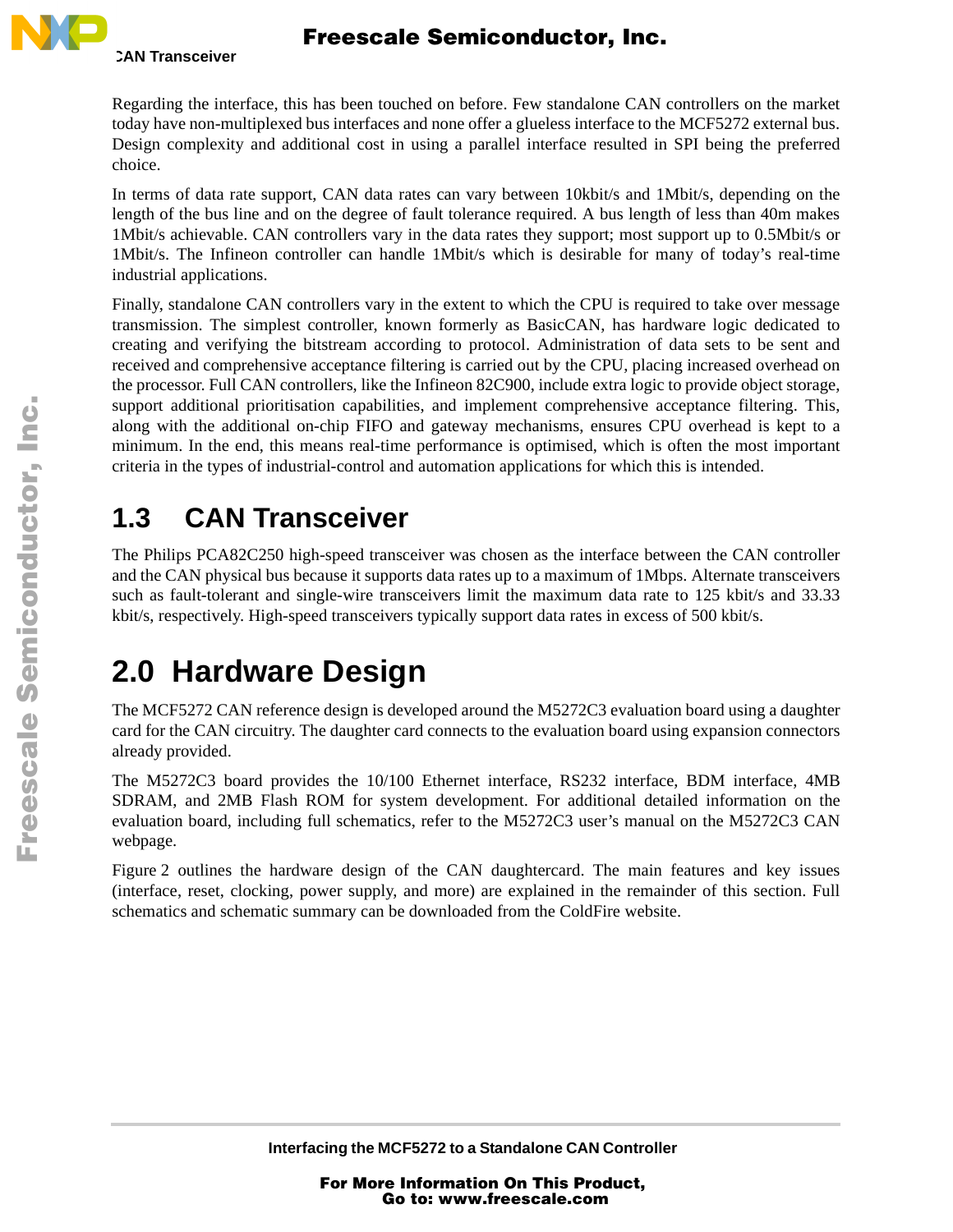



**Figure 2. CAN Daughter-Card Circuitry**

# <span id="page-4-0"></span>**2.1 SPI Interface**

The MCF5272 QSPI module provides a glueless SPI interface to the 82C900's synchronous serial channel (SSC). The QSPI and SSC hardware interfaces are detailed here.

## <span id="page-4-1"></span>**2.1.1 MCF5272 QSPI Module**

The QSPI module on the MCF5272 provides a serial peripheral interface with queued transfer capability, which allows up to 16 data transfers with no CPU intervention. The QSPI interface will support data transfers, msb first, of anywhere between 8 and 16 bits. It will support baud rates from 129.4Kbps up to 16 MBps and can be interfaced to a maximum of 15 devices using the four peripheral chip-select lines.

The module has a total of seven signals: QSPI\_Dout, which is the serial data output from the QSPI module, QSPI\_Din, which is the serial data input to the QSPI module, QSPI\_CLK, which is the QSPI clock output, and QSPI CS[0:3], which are the four peripheral chip-select output signals. Four signals are used to interface to the 82C900: QSPI\_Dout, QSPI\_Din, QSPI\_CLK and QSPI\_CS0.

The clock phase, clock polarity, chip select active logic level, and delays before and after transfer highlighted in [Figure 3](#page-5-0) are all programmable via the QSPI registers. This flexibility in clocking and data transfer eliminates the need for additional glue logic to meet the 82C900 timing requirements or to accommodate the polarity and phase of its clock, which are internally configured. The data transfer baud rate is also programmable; this is explained in more detail in [Section 2.2, "Clocking.](#page-7-0)"

n

.<br>ق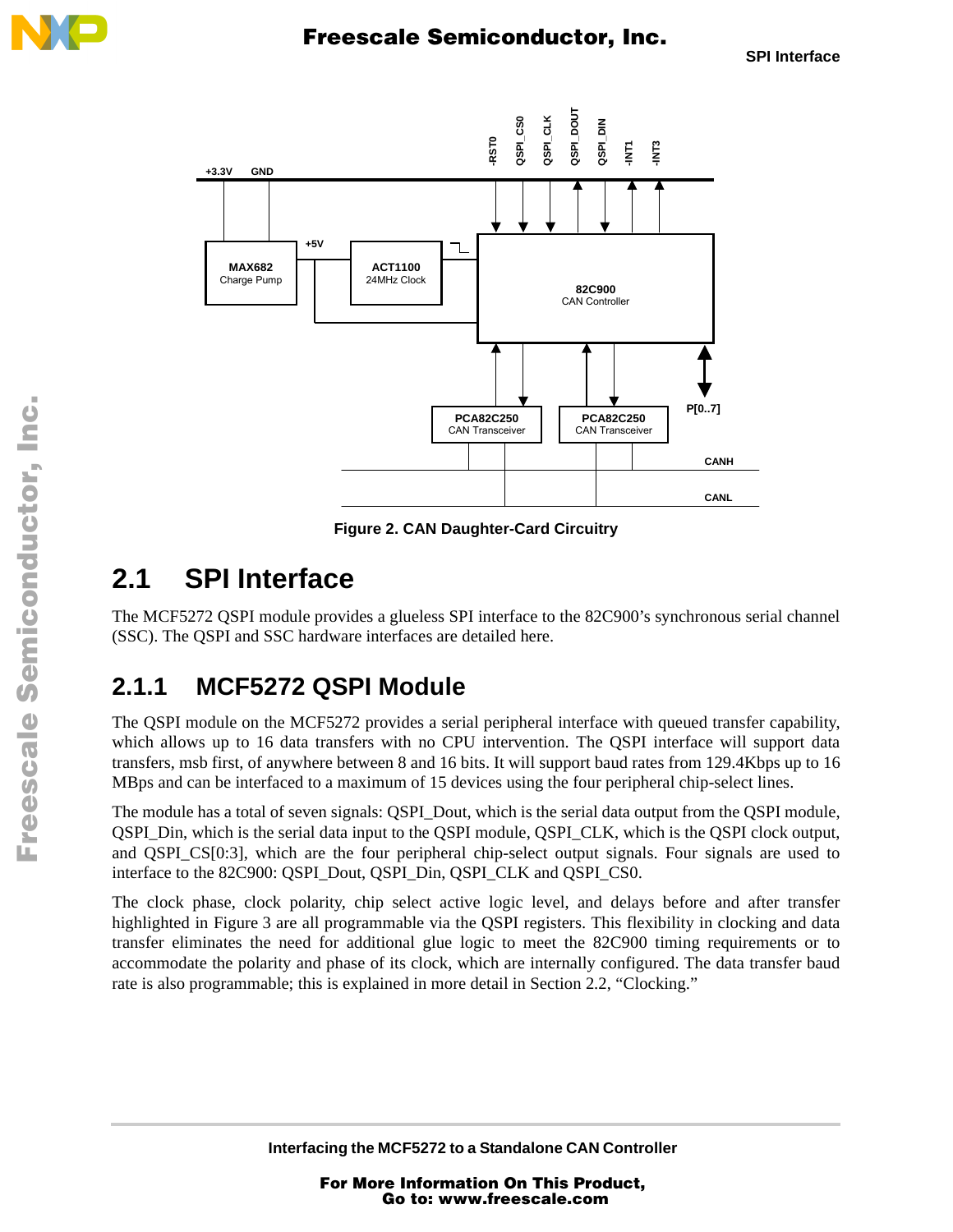

- A = QSPI clock delay. Determines the length of delay from the assertion of the chip-select to a valid QSPI\_CLK delay. Programmed in the QSPI delay register (QDLYR).
- B = Delay after transfer. Determines the length of delay after a serial transfer. Programmed in the QSPI delay register (QDLYR).

Clock polarity is set to 0 making the inactive state of QSPI\_CLK to be logic level 0. Clock phase is set to 1 to have data changed on the leading edge and captured on the following edge.

**Figure 3. QSPI Clocking and Data Transfer Parameters**

## <span id="page-5-0"></span>**2.1.2 82C900 Synchronous Serial Channel**

The 82C900 Synchronous Serial Channel (SSC) is an SPI-compatible serial interface, which can be used to connect the CAN controller to an external host. Transfers can be single-read or single -write accesses although the channel itself is optimised for multiple transfers to consecutive addresses. An example of a consecutive read access and a consecutive write access is shown in [Figure 4](#page-7-1). When the chip select is activated, the first byte transferred should always be an address byte. The address itself is 7 bits wide with the 8<sup>th</sup> bit, A7, used to indicate whether the access is a read or a write. If a consecutive access is requested, then all transfers following the address are data transfers. The SSC internally increments the register addresses during the transfer. The chip-select signal must remain active for the duration.

The 82C900 SSC is configured internally for 8-bit data transfers with msb first. Clock polarity is set to inactive high; clock phase is configured for data shift on the leading edge and data capture on the following edge of the SPI clock. The MCF5272 is also fixed for msb-first transfer while the data transfer size, the clock polarity, and clock phase are programmable as detailed in [Section 2.1.1, "MCF5272 QSPI Module](#page-4-1)."

Mode pins on the 82C900 are used to configure the interface, to choose between an 8-bit multiplexed bus and the SSC, and to select master when no external host is used or slave when it is. In this design, the MCF5272 is the external host acting as master in the system, and the mode input pins are set for the SSC interface and slave operation.

The MCF5272 QSPI signals are connected to four control pins on the 82C900, the functions of which are multiplexed by the mode inputs. When the SSC interface is used in slave mode, control pin 0 (the 82C900 chip-select) is configured as an input, control pin 1 is configured as a serial clock input, control pin 2 is configured as a serial data input (Master Transmit Slave Receive), and control pin 3 is configured as a serial data output (Master Receive Slave Transmit).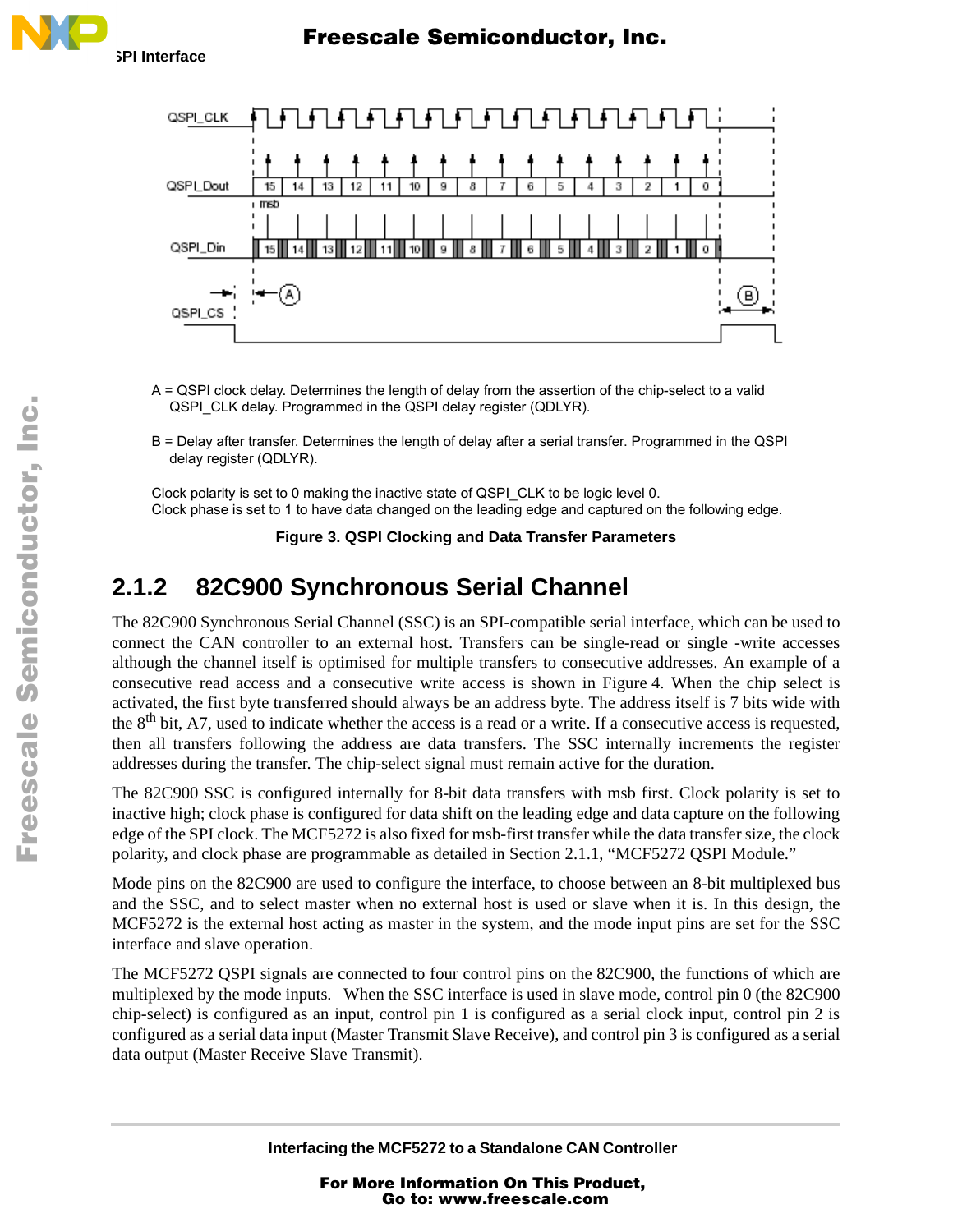

Infineon has added an optional fifth signal, a ready signal (RDY), to the standard SPI interface. This is a handshake signal, which can be used to indicate when the serial interface can be accessed by the host. However this RDY signal is not required provided the SSC timings detailed in [Section 2.1.3, "Timing"](#page-6-0) are adhered to. While it would be a simple case of connecting the ready input signal to a GPIO pin on the MCF5272 and reading the level before accessing the CAN controller, the MCF5272 QSPI programmable delays before and after transfer means the timing specifications can be met without using the RDY signal.

## <span id="page-6-0"></span>**2.1.3 Timing**

[Figure 4](#page-7-1) gives the 82C900 SSC timing requirements that must be met in the absence of a ready signal that indicates to the host when a transfer is allowed. A consecutive-read access and a consecutive-write access are shown. The first byte transferred is the address and any subsequent transfers are data bytes which are read or written to consecutive addresses starting at the address defined. In this mode, the chip-select signal must remain active until the transfer of all data for that access is complete.

All timing requirements, except minimum delay after reset (see [Section 2.3, "Reset"](#page-8-0)), are met by programming the QSPI clock delay and the QSPI delay after transfer on the MCF5272. The QSPI clock delay determines the delay between chip-select assertion and the first valid serial clock transition, and the QSPI delay after transfer determines the delay after each serial transfer. In [Figure 4,](#page-7-1) the clock delay is programmed to meet specification (A), while the delay after transfer is programmed to meet all other timing requirements. The delay after transfer is inserted not only on the negation of the chip-select signal (E) but also between data transfers (B, C, F and G) and following the final data transfer (D) of consecutive reads or writes.

The QSPI clock delay (SCLK<sub>DELAY</sub>) and the delay after transfer (TxRx<sub>DELAY</sub>) are defined by the following equations:

$$
SCLR_{DELAY} = \frac{QCD}{CLKIN}
$$

$$
TxRx_{DELAY} = \frac{32 \times DTL}{CLKIN}
$$

QCD has a range of 1-127, DTL has a range of 1-255 and CLKIN is the system clock frequency.

For a 66MHz system clock, the QSPI clock delay is programmable between 15ns and 1.9µs, and the delay after transfer is programmable between 485ns and 124µs (with the option of using a standard delay of 258ns). A QCD of 6 (90ns delay) and a DTL of 2 (970ns) were chosen to meet the worst case specifications shown in [Figure 4.](#page-7-1)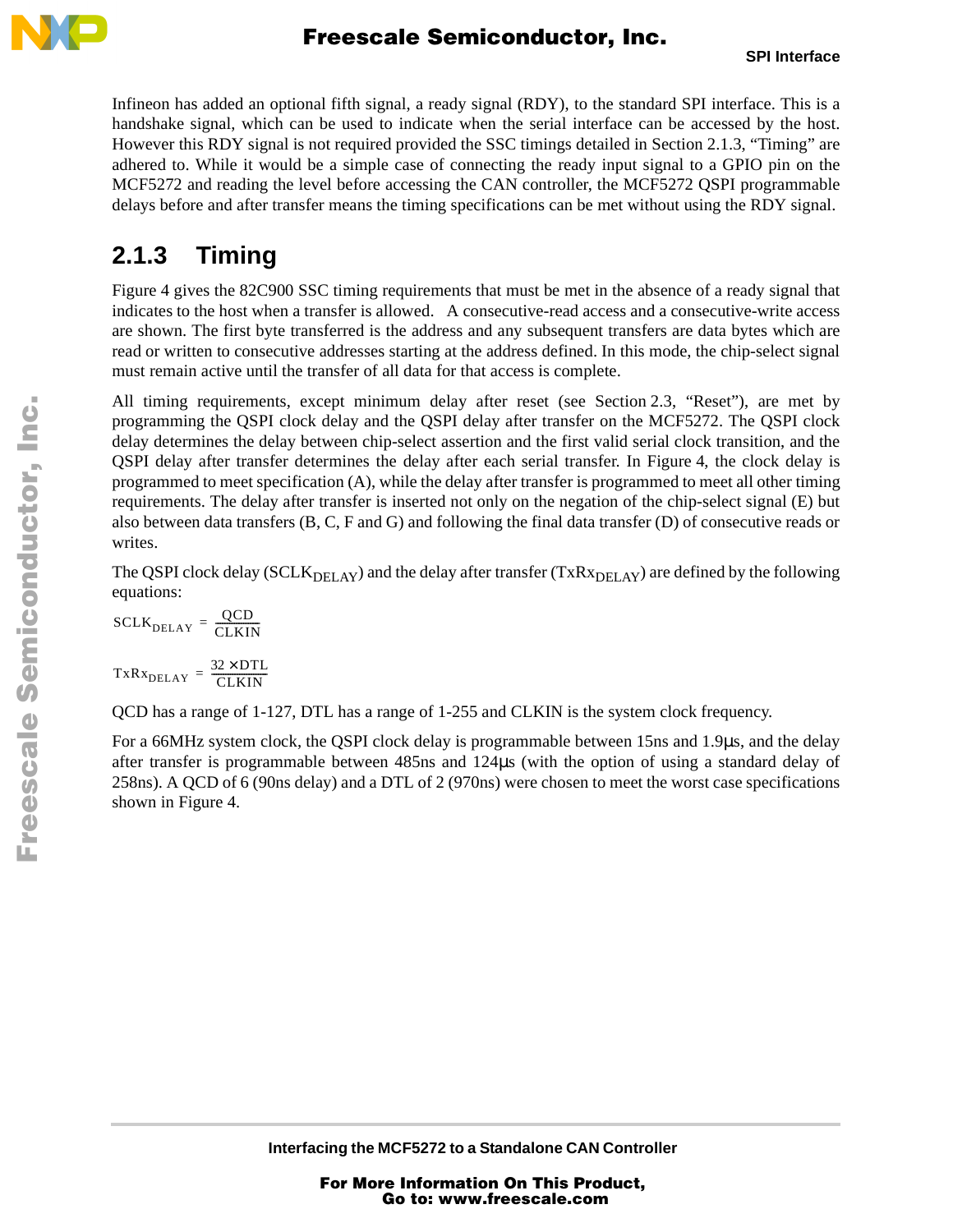



| <b>Name</b> | <b>Parameter</b>                                       | Min Time, $f_{CAN}$ = 24 MHz |
|-------------|--------------------------------------------------------|------------------------------|
| A           | CS active to SerialClk active                          | 84ns                         |
| B           | Address transfer to data byte transfer, read access    | 584ns                        |
| C           | Data byte transfer to data byte transfer, read access  | 584ns                        |
| D           | Last data byte transfer to CS inactive                 | 459 <sub>ns</sub>            |
| F           | CS inactive to CS active                               | 167ns                        |
| E           | Address transfer to data byte transfer, write access   | 209 <sub>ns</sub>            |
| G           | Data byte transfer to data byte transfer, write access | 209ns                        |

**Figure 4. 82C900 SSC Timing Specification**

# <span id="page-7-1"></span><span id="page-7-0"></span>**2.2 Clocking**

## **2.2.1 CAN Controller Clock Input**

A 24-MHz external oscillator is used to clock the CAN controller. This ensures that the CAN protocol can be handled on both nodes at 1Mbps when the CAN controller is interfaced to an external host using the maximum access rate. This assumes the built-in gateway and FIFO functions are not being used. For systems that require these additional data handling capabilities, a higher frequency may be required unless the external host-access rate is reduced. In the worst case, the data handling capability would be reduced to 500kbps for each node when both the FIFO and the gateway functions are running with a 24-MHz clock input. Using a 24-MHz clock input also means the oscillator chip can be replaced directly by the USB clock and clock divider with no software modification or interface timing implications if preferred. The integrated USB controller on the MCF5272 requires a 48-Mhz oscillator which is provided externally on the M5272C3 board.

## **2.2.2 SPI Baud Rate**

The 82C900 CAN controller serial interface baud rate is limited to  $\overline{4}$  where  $f_{\text{CAN}}$  is the input clock frequency. At 24 MHz this gives a maximum possible baud rate of 6 Mbps. The MCF5272 QSPI is programmable and is set by the baud field in the QSPI mode register (QMR) as follows:  $\frac{f_{\text{CAN}}}{4}$  where  $f_{\text{CAN}}$ 

 $SPI_{BAUDRATE} = \frac{CLKIN}{2 \times B}$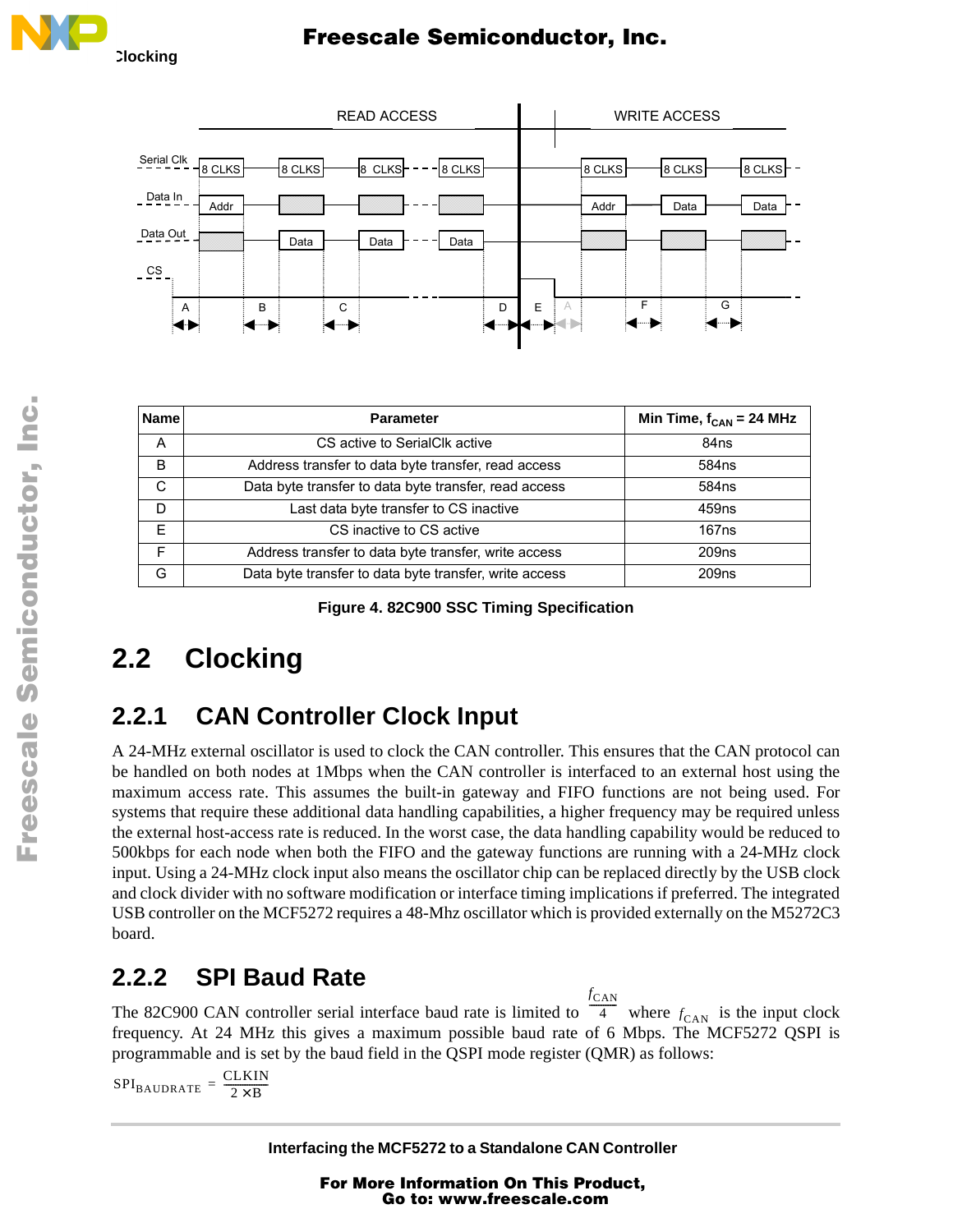

where CLKIN is the system clock frequency (66 MHz here) and B represents the value in the baud field of the OMR register and lies between 1 and 255. As a baud rate of 6MB ps would require  $B = 5.5$  the maximum achievable baud rate will be 5.5 MBps, with  $B = 6$ .

# <span id="page-8-0"></span>**2.3 Reset**

The reset output signal from the MCF5272 processor (-RSTO) is used to drive the reset of the 82C900 CAN controller. As the reset signal to the CAN controller need only be asserted for 5 CAN clock cycles which at 24 MHz equates to 14 MCF5272 CPU clocks when running at 66 MHz, any MCF5272 reset will reset the CAN controller.

The four MCF5272 resets are master reset, normal reset, soft reset, and software watchdog timer reset. Master reset will reset the entire processor including SDRAM, normal reset will terminate all bus activity except SDRAM refresh cycles ensuring data stored in SDRAM is not lost during a reset, soft reset will reset all external devices and all internal peripherals excluding the SIM, the chip-select controller, the interrupt controller, the GPIO module and the SDRAM controller, and the software watchdog timer will generate a reset if it is not periodically accessed by software as programmed. -RSTO is driven low for 128 CPU clocks during soft reset and for 32K CPU clocks when a low input level is applied to -RSTI during a master and normal reset or when the software watchdog timer times out.

It should be noted that there must be a delay of 1100 CAN clock cycles following the negation of -RSTO and before accessing the CAN controller. Reset exception processing which follows the negation of -RSTO will not provide the required delay but the system initialisation process should.

# **2.4 Power**

The M5272C3 board which the CAN daughter card is connected to supplies 3.3V power only. The 5V input required by the CAN controller, the CAN transceivers, and the 24 MHz oscillator chip is provided by a Maxim charge pump on the daughter card itself. The MAX682 was chosen because it is capable of delivering the 250mA required to meet the maximum possible combined load from the 82C900, the PCA82C250, and the ACT1100 oscillator chips.

# **2.5 Interrupts**

The 82C900 has 72 interrupt request sources in total. These 72 sources are assigned to 1 of 8 CAN interrupt nodes which can then be driven on the output pins  $\overline{OUT0}$  and  $\overline{OUT1}$ .

The 72 interrupt sources are divided up as follows. Each of the 32 message objects have 2 interrupt request sources indicating when a message has been received or when a message has been transmitted. Each CAN node also has four global interrupt requests which include

- TxRx OK—Indicates when a message, assigned to that node, has been transmitted or received okay
- Last Error Code—Indicates the last error to occur (stuff/format/CRC/bus arbitration)
- Error—Indicates when the number of CAN bus errors exceeds a predefined limit
- Frame Counter—Indicates transfer sequence of message objects and the time instant a frame was last transmitted or received.

Each message object assigned to the CAN node can be a source for these errors. Mask registers are used to determine which interrupts within each message should be recognised or ignored for the generation of the CAN node global interrupt request.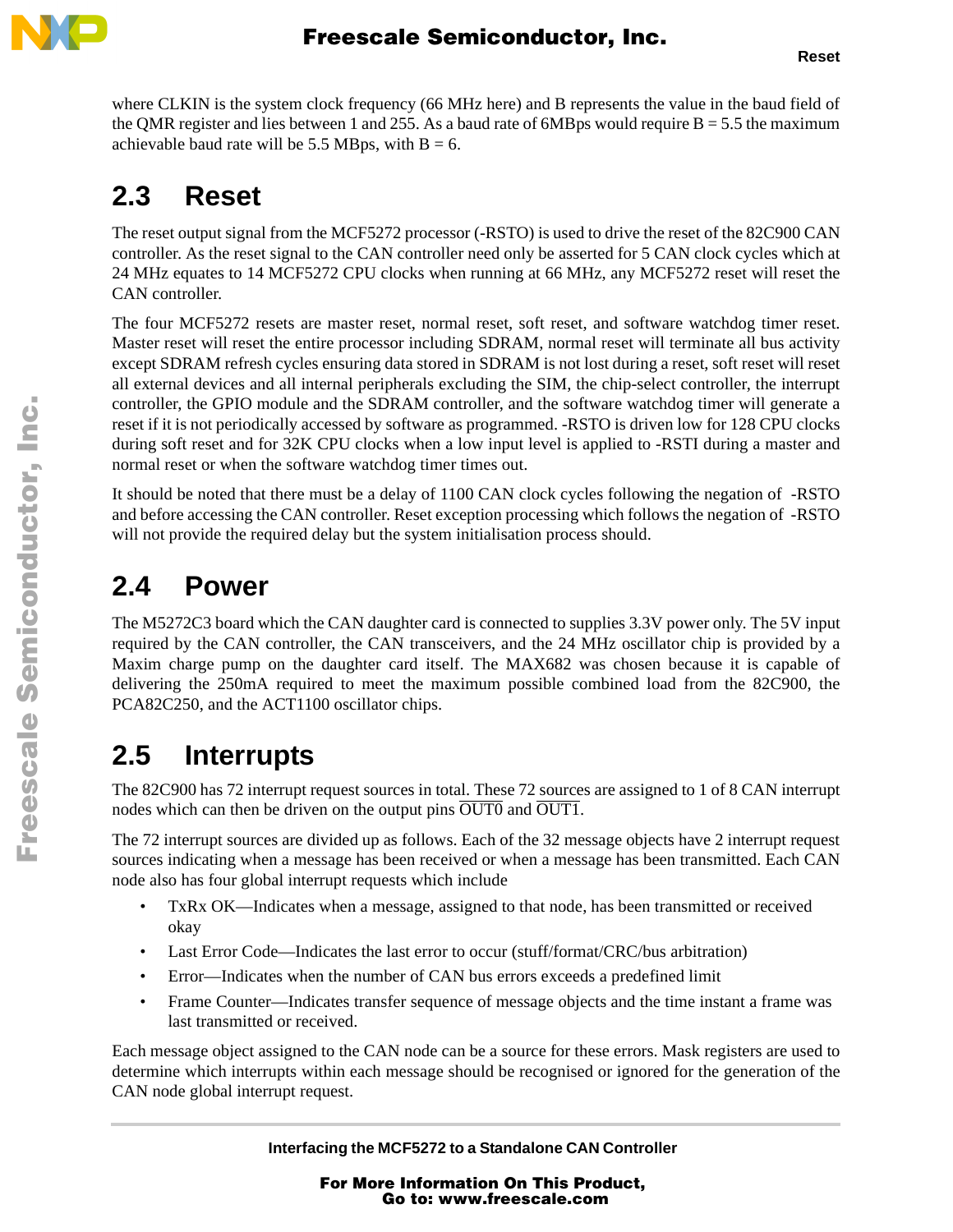

Both the message-specific and the CAN node specific global interrupts are distributed among eight interrupt nodes, CAN interrupt nodes  $0 - 7$ , via Message Configuration and Global Interrupt Node Pointer registers. Each node can then be assigned to one of the two interrupt request outputs,  $\overline{OUT0}$  and  $\overline{OUT1}$ . Requests received from interrupt node 1 only or from interrupt nodes 1, 3, 5 and 7 combined can be output on  $\overline{OUT1}$ , and requests from interrupt node 0 only or from nodes 0, 2, 4, 6 again combined, can be output on  $\overline{OUT0}$ .

It should be noted that  $\overline{OUT0}$  has dual functionality. The 82C900 has an on-chip oscillator that can be used to generate a system clock. With an on-chip clock divider,  $\overline{OUT0}$  can be used to provide a reduced-clock output for external devices which may need a slower clock. OUT0 is configurable via the Global Device Control Register.

# **2.6 82C900 Extended I/O**

When using the SSC on the 82C900, the I/O pins of the parallel bus (P0:P7) can be configured as I/O with extended functionality. The logic state of each pin is recorded in registers on the CAN device which can be accessed by the CAN bus. They can be used

- To initiate a message transfer
- As GPIO where the pin state is written to or read from the CAN device registers
- As a CAN status monitor to monitor the internal status of the CAN controller during message transfer including which part of a data/remote/error frame is currently being transferred and which value has been read by a CAN node (A,B) on the associated bus. There are also output clock lines which are asserted high once during each bit time.

These I/O pins are taken out to a header on the daughtercard.

# **3.0 Software Development**

This section outlines the software for a basic application example that sets up the 82C900 CAN controller to transmit a message, receive a message, and interrupt the MCF5272 when a message is received. It begins with an overview of the code required to send and receive a byte over the MCF5272 QSPI, illustrating how data is written to and read from the 82C900 registers. It is followed by a description of the 82C900 register set and details on how the registers are addressed when using the 82C900 SSC interface. The initialisation of both CAN nodes is then covered and finally, in [Section 3.4, "CAN Transmit and Receive](#page-17-0)," two message objects are set up, one assigned to CAN node A for transmit and one assigned to CAN node B for receive.

The software was verified initially by connecting the CAN transceivers on the daughtercard externally. The transmit and receive message objects assigned to each node were given the same ID so node B would receive the message transmitted by node A and generate an interrupt. The M5272C3 board and CAN daughter card were then connected via a CAN bus to an MPC555 development board to test the MCF5272 CAN reference design fully.

The code has been developed using Wind River's Diab compiler and visionClick debugger and can be downloaded from the MCF5272C3CAN webpage for modification for another tool chain or to be used as a template for further development.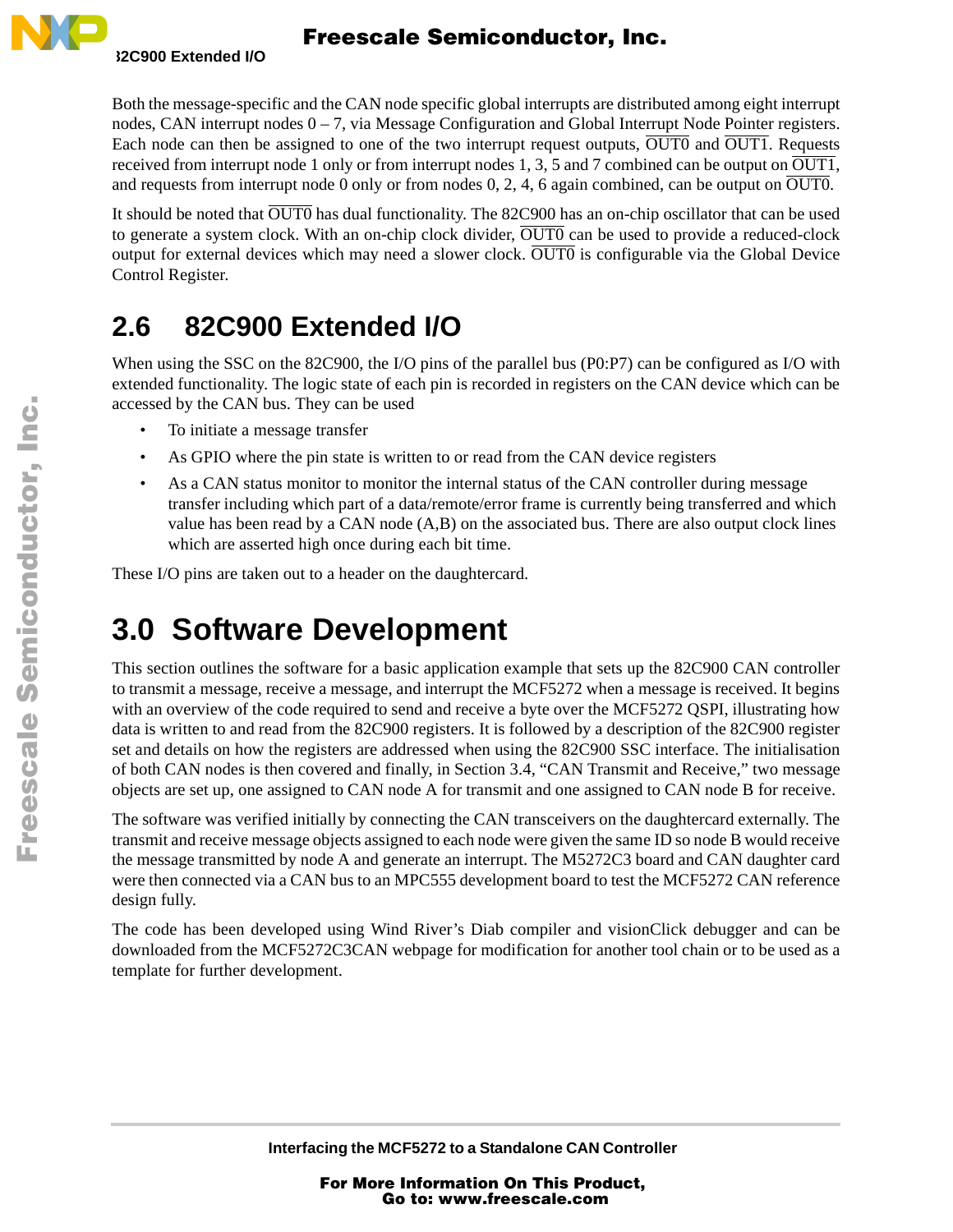

## **3.1 Transmitting and Receiving over the MCF5272 QSPI Interface**

The QSPI module is a standard SPI interface with queuing capabilities. Using an 80-byte block of static RAM, the QSPI module can queue up to 16 transfers without CPU intervention. The RAM is divided into a receive data RAM which is the initial destination for all received data, a transmit data RAM which is a buffer for all out-bound data, and a command RAM which holds command data for each QSPI command to be executed (including which chip-select to activate, whether to enable delays, how many bits to transfer etc.).

The RAM is organised as 16 entries where 1 byte of command data, 1 word of transmit data, and 1 word of receive data comprise 1 queue entry. It cannot be accessed directly but must be accessed via the QSPI address register (QAR) and the QSPI data register (QDR). A write to the QDR results in data being written to the RAM entry specified by the address in the QAR and a read from the QDR results in the data stored at the address specified by the QAR being written to the QDR. The address stored in the QAR automatically increments after a read from or a write to the QDR.

QSPI operation is initiated by writing a queue of commands to the command RAM, writing transmit data into transmit RAM, and then enabling the QSPI to begin transfer. The QSPI begins execution at the command in the queue entry pointed to by a queue pointer and the transmit data at the same entry is transmitted. Data that is simultaneously received is stored in this entry before the queue pointer is incremented. When all commands are executed the QSPI finished flag is set and an interrupt can be generated. Queue pointers can be used to begin or end transfer at any entry in the queue and to determine which command was last completed.

The flowchart in [Figure 5](#page-11-0) outlines the process of sending a byte of data to and reading a byte of data from the 82C900 CAN controller. This explains the initialisation and mechanics of the MCF5272 QSPI interface only. Accessing the registers on the Infineon device, in particular the addressing, is described in detail in [Section 3.2, "Accessing the 82C900 Register](#page-14-0)." The initialisation, the send byte, and the receive byte software routines are also given. Refer to the MCF5272 user's manual on the MCF5272 webpage for the QSPI module register set and bit level detail.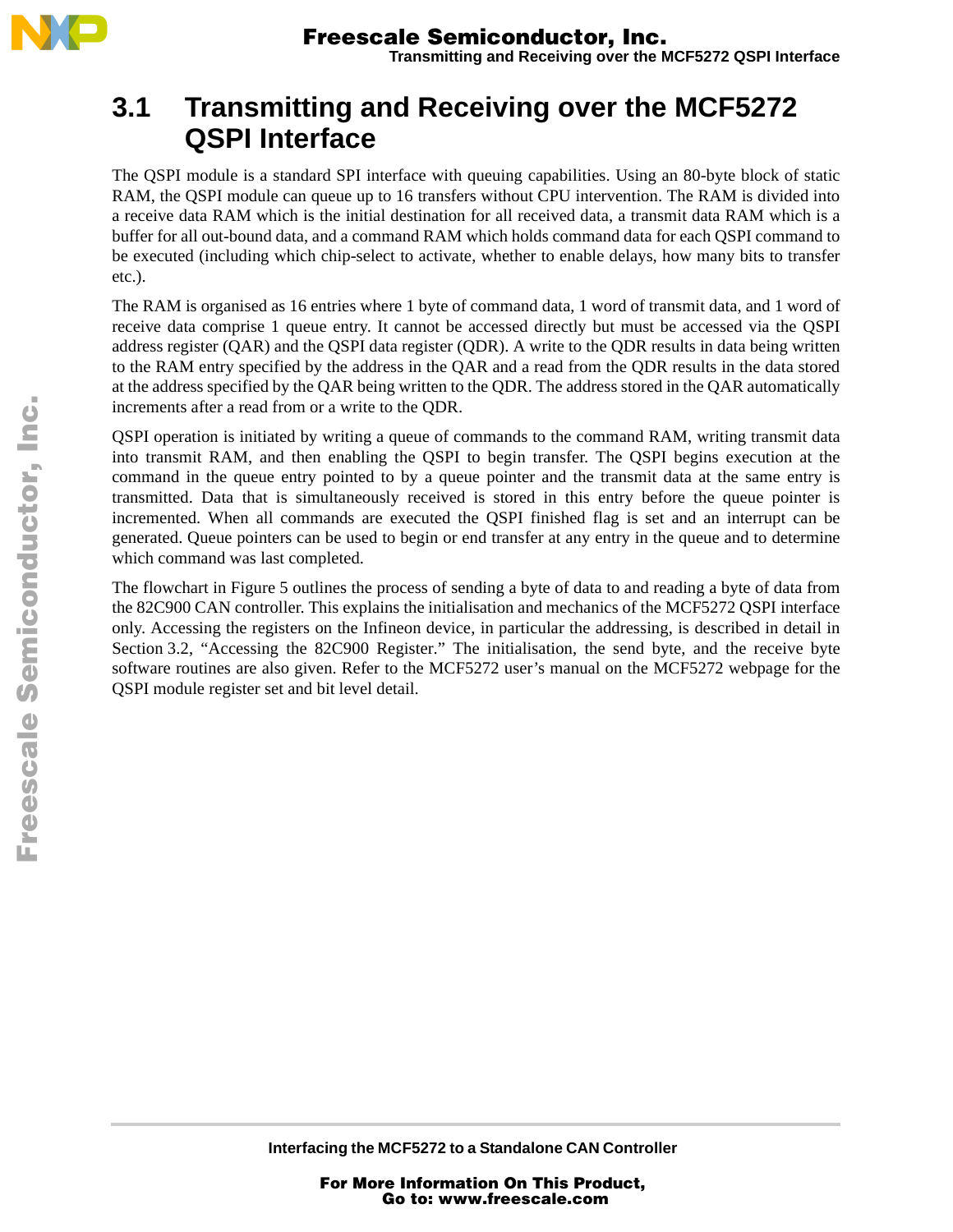**Transmitting and Receiving over the MCF5272 QSPI Interface**



### **Figure 5. MCF5272 QSPI: Reading and Writing to the 82C900**

<span id="page-11-0"></span>The QSPI initialisation software in the example code is used to set up the baud rate, clock phase, clock polarity, clock delay, and delay after transfer. It is also used here to set up the command RAM. All entries in the command RAM have the programmable delays enabled. As the timing specifications of the 82C900

**Interfacing the MCF5272 to a Standalone CAN Controller**

For More Information On This Product, Go to: www.freescale.com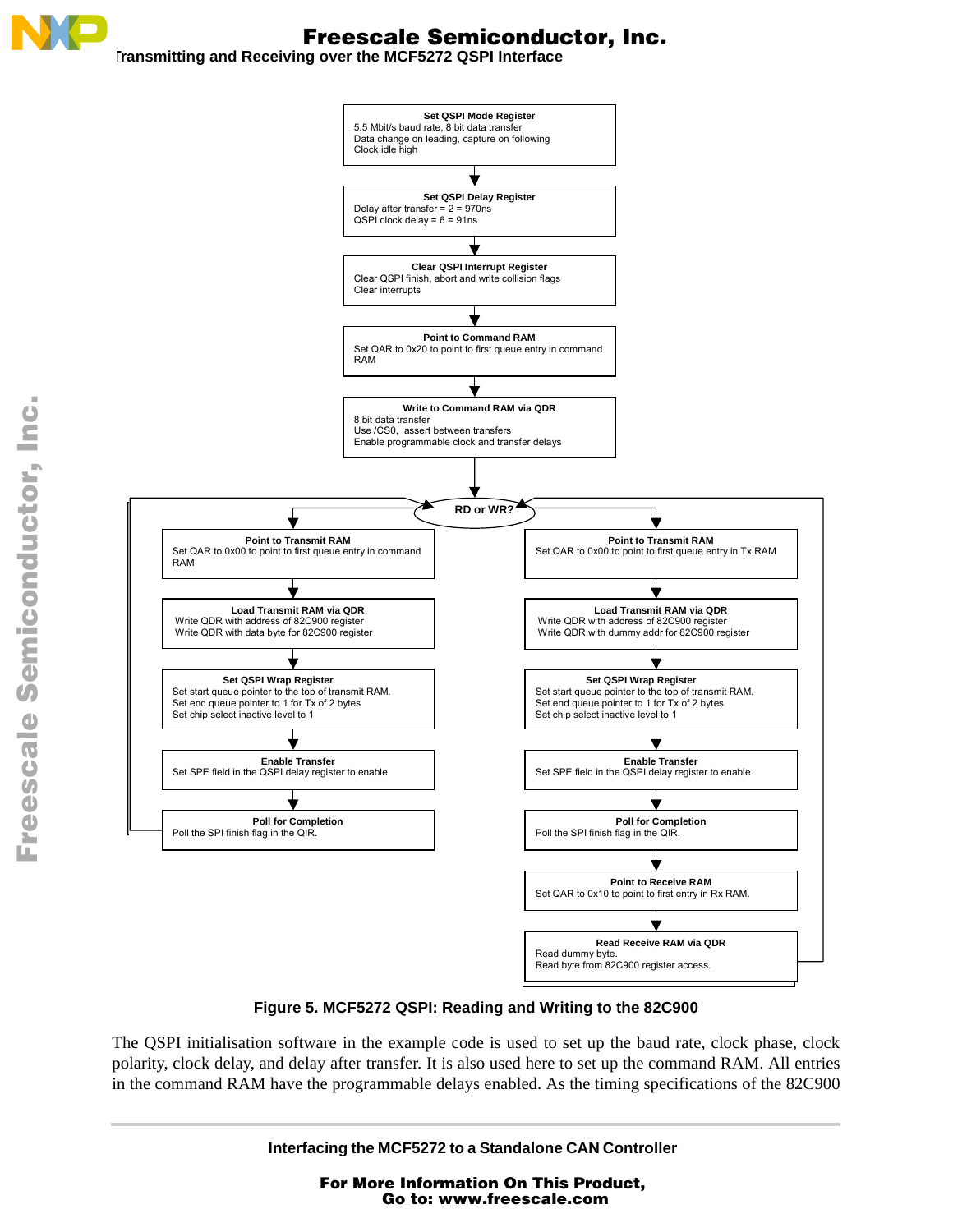

**Transmitting and Receiving over the MCF5272 QSPI Interface**

vary between the different accesses (for example, the minimum time for a read access can be three times as much as a write access), it may be desirable to change the command RAM entries when switching between a read transfer and a write transfer. QSPI initialisation code:

```
void mcf5272_qspi_init()
{
MCF5272 IMM *<i>imm</i> = mcf5272 get immp();
/*Set QSPI mode register, 5.5Mbit/s, 8 bit, data change on leading, clock idle high*/
MCF5272_WR_QSPI_QMR(imm,MCF5272_QSPI_QMR_CAN);
/*Set delay after transfer and clock delay*/
MCF5272_WR_QSPI_QDLYR(imm,MCF5272_QSPI_QDLYR_CAN);
/*Clear flags and interrupts*/
MCF5272_WR_QSPI_QIR(imm,MCF5272_QSPI_QIR_CAN);
/*Point to top of command RAM*/
MCF5272_WR_QSPI_QAR(imm,MCF5272_QSPI_QAR_Comm);
/*Set each entry for continuous transfer, 8 bit transfer, to use /CS0 and delays*/
MCF5272_WR_QSPI_QDR(imm,MCF5272_QSPI_QDR_CR_CONT);
MCF5272_WR_QSPI_QDR(imm,MCF5272_QSPI_QDR_CR_CONT);
MCF5272_WR_QSPI_QDR(imm,MCF5272_QSPI_QDR_CR_CONT);
MCF5272_WR_QSPI_QDR(imm,MCF5272_QSPI_QDR_CR_CONT);
MCF5272_WR_QSPI_QDR(imm,MCF5272_QSPI_QDR_CR_CONT);
MCF5272_WR_QSPI_QDR(imm,MCF5272_QSPI_QDR_CR_CONT);
MCF5272_WR_QSPI_QDR(imm,MCF5272_QSPI_QDR_CR_CONT);
MCF5272_WR_QSPI_QDR(imm,MCF5272_QSPI_QDR_CR_CONT);
MCF5272_WR_QSPI_QDR(imm,MCF5272_QSPI_QDR_CR_CONT);
MCF5272_WR_QSPI_QDR(imm,MCF5272_QSPI_QDR_CR_CONT);
MCF5272_WR_QSPI_QDR(imm,MCF5272_QSPI_QDR_CR_CONT);
MCF5272_WR_QSPI_QDR(imm,MCF5272_QSPI_QDR_CR_CONT);
MCF5272_WR_QSPI_QDR(imm,MCF5272_QSPI_QDR_CR_CONT);
MCF5272_WR_QSPI_QDR(imm,MCF5272_QSPI_QDR_CR_CONT);
MCF5272_WR_QSPI_QDR(imm,MCF5272_QSPI_QDR_CR_CONT);
MCF5272_WR_QSPI_QDR(imm,MCF5272_QSPI_QDR_CR_CONT);
}
Writing to the 82C900 register:
/*The address of 82C900 register and data to be written to it are passed*/
void QSPI_SendByte(uint16 CanRegAddr, uint8 Data)
```

```
{
MCF5272_LIMM *imm = mcf5272_get_immp();
/*Determine 82C900 register address*/
CAN_SetPageReg((uint8)(CanRegAddr>>7));
/*Point to top of Tx RAM*/
```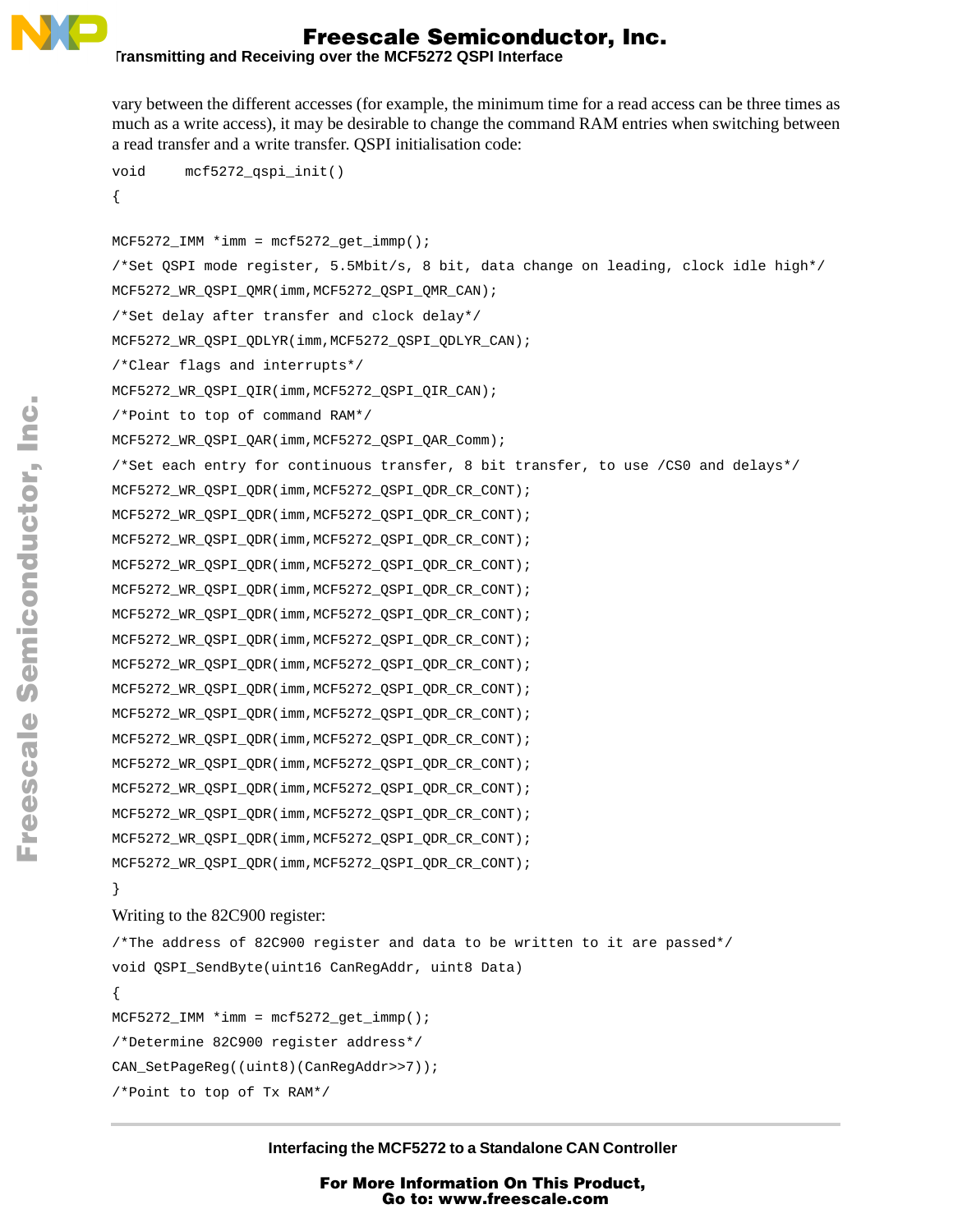

#### **Transmitting and Receiving over the MCF5272 QSPI Interface**

MCF5272\_WR\_QSPI\_QAR(imm, MCF5272\_QSPI\_QAR\_Tx); /\*Write 82C900 register address into Tx RAM via QDR indicating a write\*/ MCF5272\_WR\_QSPI\_QDR(imm,(uint8)(CanRegAddr|CanWriteMask)); /\*Write data for 82C900 register into Transmit RAM via QDR\*/ MCF5272 WR OSPI ODR(imm, Data); /\*Set Wrap register for byte transfer (2 bytes), starting at top of Tx RAM\*/ MCF5272 WR\_OSPI\_OWR(imm,MCF5272\_OSPI\_OWR\_SendByte); /\*Set SPE flag in Delay register to enable transfer\*/ MCF5272\_WR\_QSPI\_QDLYR(imm,MCF5272\_QSPI\_QDLYR\_CanEnable); /\*Poll the QSPI finish flag for completion\*/ while (!(MCF5272\_RD\_QSPI\_QIR(imm) & MCF5272\_QSPI\_QIR\_QSPIFinish))

## }

#### Reading an 82C900 register:

;

```
/*The address of 82C900 register to be read is passed*/
uint8 OSPI ReadByte(uint16 CanRegAddr)
{
MCF5272_LIMM *imm = mcf5272_get\_immp();
/*Determine 82C900 register address*/
CAN_SetPageReg((uint8)(CanRegAddr>>7));
/*Point to top of Tx RAM*/
MCF5272_WR_QSPI_QAR(imm,MCF5272_QSPI_QAR_Tx);
/*Write 82C900 register address to be read into Tx RAM via QDR*/
MCF5272_WR_QSPI_QDR(imm,(uint8)(CanRegAddr&CanReadMask));
/*Dummy transmission to ensure QSPI clock enable for receiving byte*/
MCF5272_WR_QSPI_QDR(imm,(uint8)(CanRegAddr&CanReadMask));
/*Set Wrap register for byte read transfer (2 bytes) starting at top of Tx RAM*/
MCF5272_WR_QSPI_QWR(imm,MCF5272_QSPI_QWR_ReadByte);
/*Set SPE flag in Delay register to enable transfer*/
MCF5272_WR_QSPI_QDLYR(imm,MCF5272_QSPI_QDLYR_CanEnable);
/*Poll the QSPI finish flag for completion*/
while (!(MCF5272_RD_QSPI_QIR(imm) & MCF5272_QSPI_QIR_QSPIFinish))
                 ;
/*Point to top of Rx RAM*/
MCF5272_WR_QSPI_QAR(imm,MCF5272_QSPI_QAR_Rx);
/*Read dummy byte received as address being transmitted*/
dummy = (uint8)MCF5272_RD_QSPI_QDR(imm);
```

```
/*Read data received from the 82C900 register*/
```

```
RxByte = (uint8)MCF5272_RD_QSPI_QDR(imm);
```

```
}
```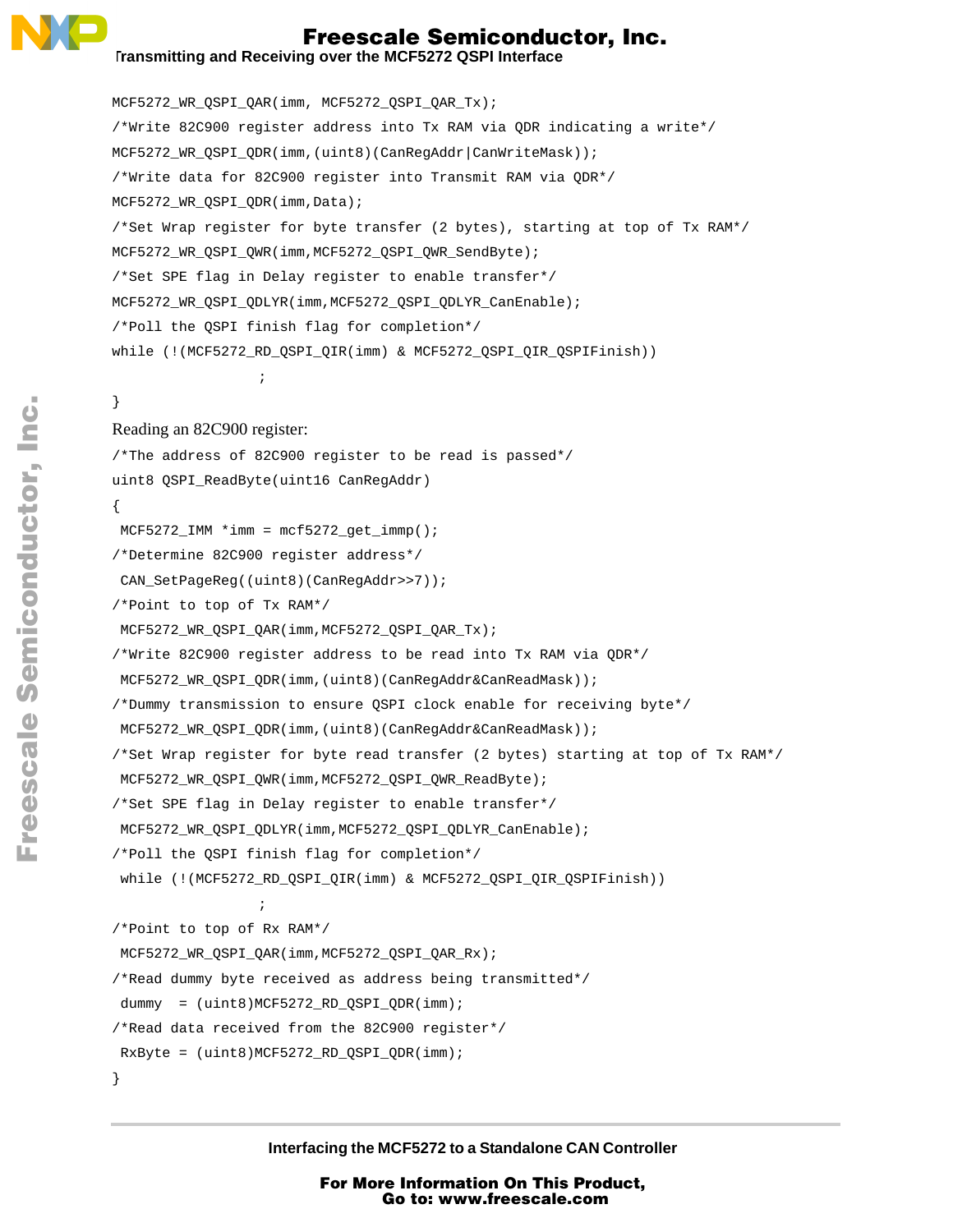

**Accessing the 82C900 Register**

# <span id="page-14-0"></span>**3.2 Accessing the 82C900 Register**

The 82C900 register set is divided between the global control shell and the message buffer unit. The global control shell registers are known as the standalone shell registers, and they control the initialisation process after power-on or reset, provide status information to the CPU on message transfers or on any pending transfer interrupts, and are responsible for condensing the 72 interrupt sources to 8 to be distributed among the 8 available CAN interrupt nodes. The registers assigned to the message buffer unit are known as the TwinCAN registers. These registers are used as buffers for the 32 message objects and also as managers of the FIFO, to transfer messages between the nodes internally if the in-built gateway logic is being used, and to provide interrupt requests for transmission or on reception of a message object. An overview of the memory map is given below in [Figure 6](#page-14-1). For register-specific information refer to the Infineon 82C900 user's manual,

| $+0000H$  | <b>Standalone Registers</b>            |
|-----------|----------------------------------------|
| $+0080_H$ | Reserved                               |
| $+0200_H$ | TwinCAN Registers (CAN node & Control) |
| $+02COH$  | Reserved                               |
| $+0300H$  | TwinCAN Registers (Message Object 0)   |
| $+0320_H$ | TwinCAN Registers (Message Object 1)   |
|           |                                        |
| $+06E0_H$ | TwinCAN Registers (Message Object 31)  |
|           |                                        |

http://www.infineon.com/cgi/ecrm.dll/ecrm/scripts/public\_download.jsp?oid=16123&parent\_oid=16899.

#### **Figure 6. 82C900 Register Map**

<span id="page-14-1"></span>Accessing all registers on the memory map requires 11-bit addressing. Referring to [Figure 4,](#page-7-1) the first byte transmitted by the host during an access contains address information. All other transfers during the same access are data transfers. Of the first byte transferred, only the lower seven bits are used to define the register address. The eighth bit, A7, is used to indicate whether the access is a read or a write transfer. The upper four bits of the register address are provided by the PAGE register in the standalone shell register set. The PAGE register itself can be accessed at addresses  $xx7C_H$  or  $xxFC_H$  and hence independently of the value stored in the register.

The 82C900 register address is therefore split in two as illustrated by the code below. This highlights the setting of the register address for a write access. The upper four bits of the address are written to the PAGE register and the lower 7 bits are concatenated with the read or write command and transmitted over the SPI.

```
void QSPI_SendByte(uint16 CanRegAddr, uint8 Data)
```

```
MCF5272_LIMM *imm = mcf5272_get_immp();
```

```
/*Pass upper 4 bits of 82C900 register address to be accessed */
```
CAN\_SetPageReg((uint8)(CanRegAddr>>7));

MCF5272 WR\_OSPI\_OAR(imm, MCF5272\_OSPI\_OAR\_Tx);

/\*First byte to Tx over QSPI. Use lower 7 bits of address and force the  $8^{\text{th}}$  bit to 1 to indicate a write operation\*/

MCF5272\_WR\_QSPI\_QDR(imm,(uint8)(CanRegAddr|CanWriteMask));

**Interfacing the MCF5272 to a Standalone CAN Controller**

{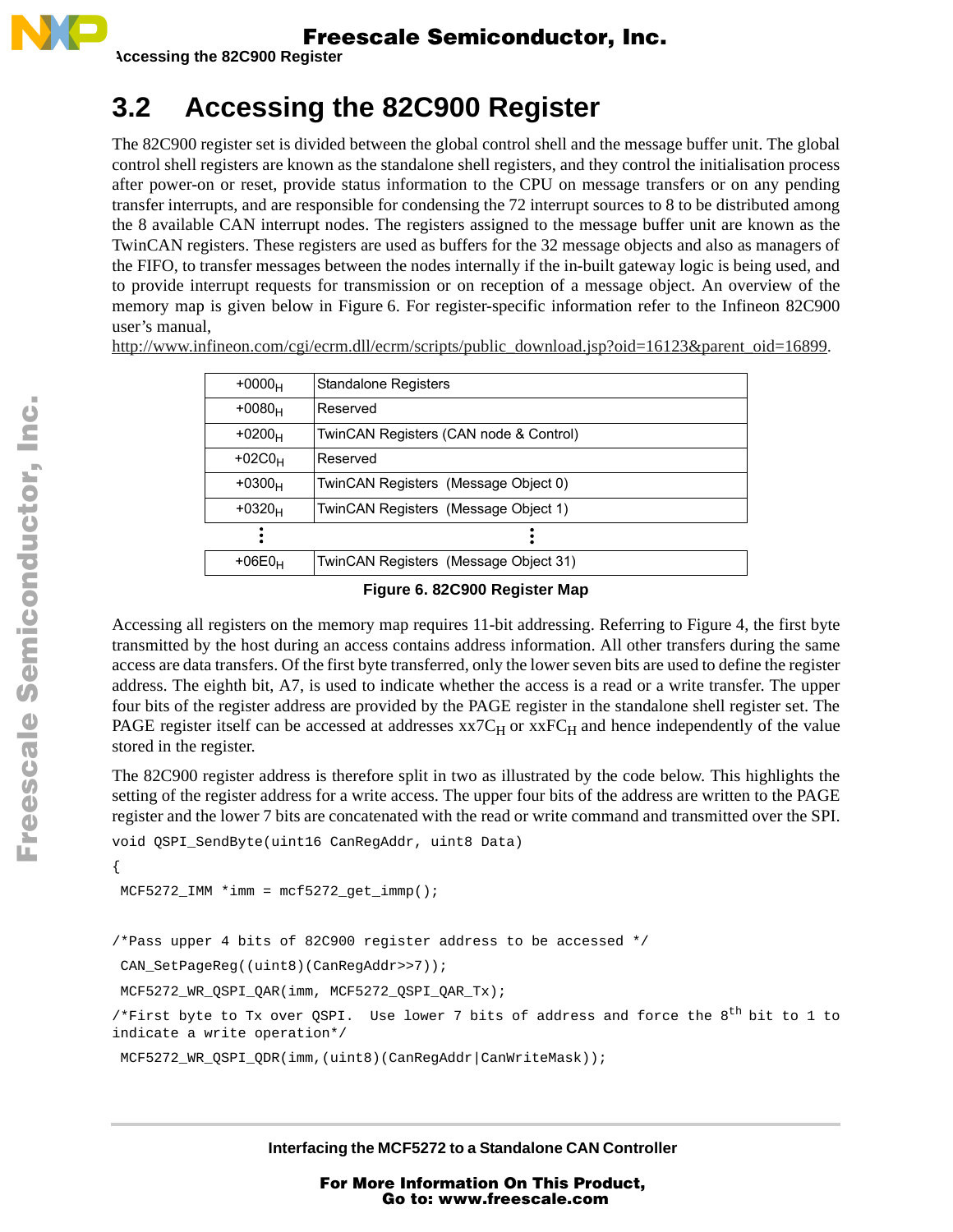

#### **82C900 Initialisation**

```
MCF5272_WR_QSPI_QDR(imm,Data);
MCF5272_WR_QSPI_QWR(imm,MCF5272_QSPI_QWR_SendByte);
MCF5272_WR_QSPI_QDLYR(imm,MCF5272_QSPI_QDLYR_CanEnable);
while (!(MCF5272_RD_QSPI_QIR(imm) & MCF5272_QSPI_QIR_QSPIFinish))
                  ;
}
/*The upper 4 bits of the register address are passed.*/
void CAN_SetPageReg(uint8 PageNumber)
{
MCF5272_IMM *imm = mcf5272_get_immp();
MCF5272_WR_QSPI_QAR(imm,MCF5272_QSPI_QAR_Tx);
/*Page register address. Can be accessed regardless of its contents*/
MCF5272_WR_QSPI_QDR(imm,CAN_PAGE|CanWriteMask);
/*Write upper four bits to PAGE register and enable auto increment*/
MCF5272_WR_QSPI_QDR(imm,PageNumber|CanAutoInc);
MCF5272_WR_QSPI_QWR(imm,MCF5272_QSPI_QWR_SetPageReg);
MCF5272 WR_OSPI_ODLYR(imm,MCF5272_OSPI_ODLYR_CanEnable);
while (!(MCF5272_RD_QSPI_QIR(imm) & MCF5272_QSPI_QIR_QSPIFinish))
                  ;
```
}

To optimise data transfer between the host and the 82C900, the SSC can transfer a data stream upon the transmission of a single address. This is illustrated in [Figure 4.](#page-7-1) The control bit for incrementing the address during these consecutive-read and consecutive-write accesses is contained in the PAGE register. When set, the contents of the address register are automatically incremented by one after each data-byte transfer. Incrementing is stopped at the boundaries between CAN message objects to prevent unintended corruption of CAN messages. Accidentally overwriting the PAGE register is also prevented.

## **3.3 82C900 Initialisation**

The 82C900 initialisation software logically connects CAN nodes A and B to a CAN bus and allows them to participate in message transfer. Initialisation is required after the controller is reset by the MCF5272 processor and after the occurrence of a 'bus off' event, both of which will logically disconnect a node from its associated bus.

The code used to configure the CAN nodes is given below. During initialisation the CAN node must be disconnected from the bus; any interrupts must be reset and the baud rate must be defined. This involves updating the node control registers (ACR/BCR) and bit timing registers (ABTR, BBTR) for both CAN nodes and configuring the interrupt mask register for CAN node B to generate an interrupt when a message is received.

The node control registers control the initialisation process, control node-specific interrupts, and define the operating mode. The bit field descriptions of the lower 16 bits of the register are given in [Figure 7](#page-16-0) below.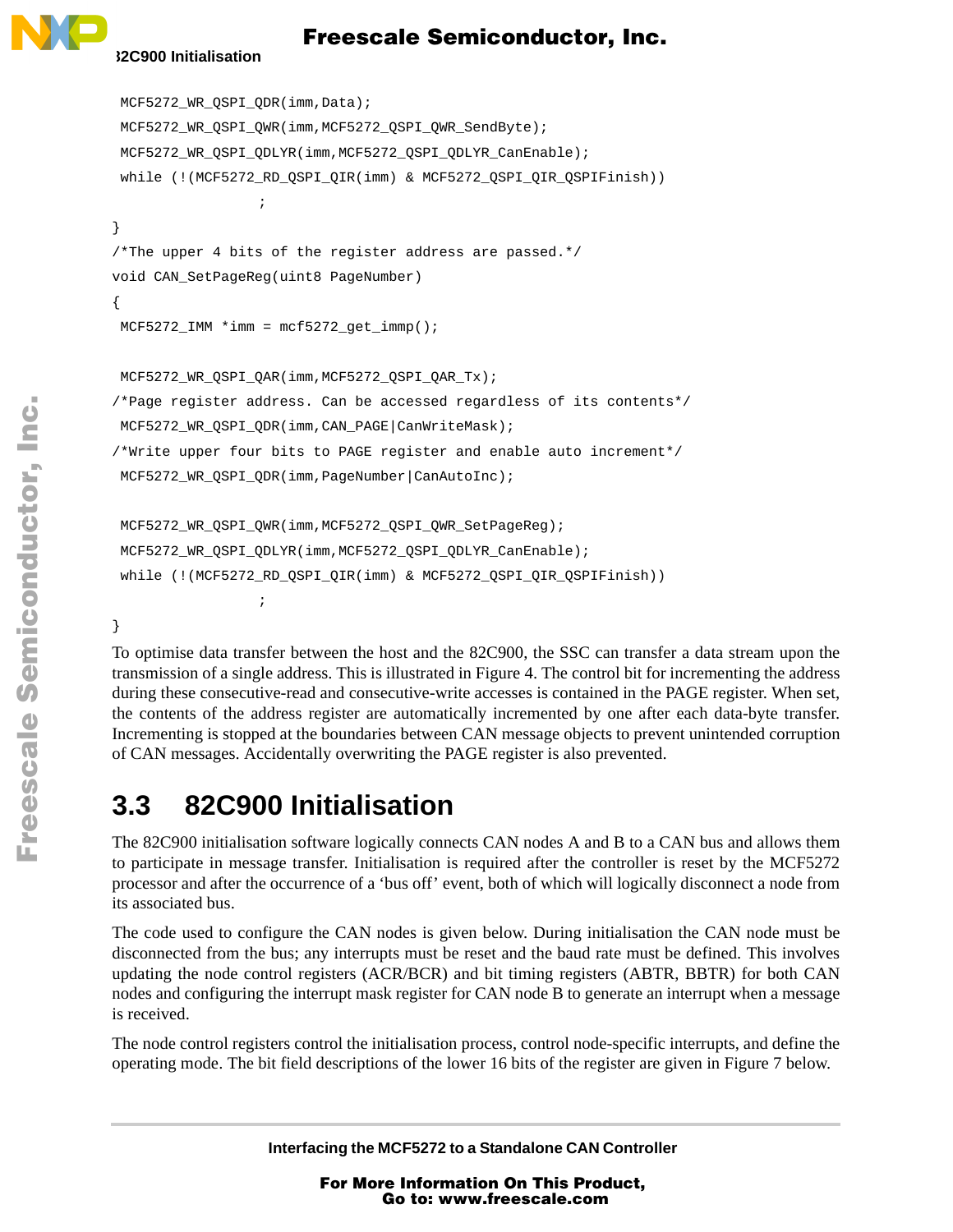

<span id="page-16-0"></span>

| -15 |  | 8 7 6 5 4 3 2 1 0                                                                             |  |  |
|-----|--|-----------------------------------------------------------------------------------------------|--|--|
|     |  | $\vert$ CA $\vert$ CCE $\vert$ 0 $\vert$ LECIE $\vert$ EIE $\vert$ SIE $\vert$ 0 $\vert$ INIT |  |  |

**Figure 7. Node A/B Control Registers (ACR/BCR)—Lower 16-bits**

#### **Table 1. Node A/B Control Registers (ACR/BCR)—Lower 16-bits Field Descriptions**

| <b>Bits</b>    | <b>Name</b> | <b>Description</b>                                                                           |  |  |
|----------------|-------------|----------------------------------------------------------------------------------------------|--|--|
| $15 - 8$       |             | Reserved                                                                                     |  |  |
| $\overline{7}$ | CA          | Node used for CAN communication over the bus or as a CAN analyser to monitor bus<br>activity |  |  |
| 6              | CCE.        | Bit timing register and error counter access enable                                          |  |  |
| 5              |             | Reserved                                                                                     |  |  |
| 4              |             | LECIE Last error code interrupt enable.                                                      |  |  |
| 3              | EIE.        | Error interrupt enable.                                                                      |  |  |
| $\overline{2}$ | <b>SIE</b>  | Status change interrupt enable.                                                              |  |  |
| 1              |             | Reserved                                                                                     |  |  |
| $\Omega$       | <b>INIT</b> | Connect or disconnect CAN node from bus.                                                     |  |  |

The bit timing register controls the data transfer rate on the CAN bus. The bit field descriptions are given below and are followed by an explanation on how the values in these fields define the baud rate.

| $\overline{A}$<br>∽<br>. ب | 44 | $\sim$<br>. . | $-11$<br>. . |            | ◡          |
|----------------------------|----|---------------|--------------|------------|------------|
| DIV <sub>8</sub>           |    | TSEG2         | TSEG1        | <b>SJW</b> | <b>BRP</b> |

#### **Figure 8. Node A/B Bit Timing Registers (ABTR, BBTR)**

### **Table 2. Node A/B Control Registers (ACR/BCR)—Lower 16-bits Field Descriptions**

| <b>Bits</b> | <b>Name</b> | <b>Description</b>                                          |
|-------------|-------------|-------------------------------------------------------------|
| 15          | DIV8        | Baud rate prescaler clock source (CAN clock or CAN clock/8) |
| 14–12       |             | TSEG2 Time segment after sample point.                      |
| $11 - 8$    |             | TSEG1 Time segment before sample point.                     |
| $7 - 6$     | <b>SJW</b>  | Resynchronisation jump width                                |
| $5 - 0$     | <b>BRP</b>  | Baud rate prescaler.                                        |

CAN bit time is divided into different segments (according to ISO-DIS 11898 standard) and each segment is a multiple of a time quantum. The segments are shown below. The synchronisation segment (Tsync) allows phase synchronisation between receiver and transmitter; the propagation time segment (Tprop) allows for physical propagation delay in the transceiver circuit; the buffer segments (Tbuff1 and Tbuff2) provide a delay before and after the data sample point to compensate for the phase difference between the receiver and transmitter detected during synchronisation.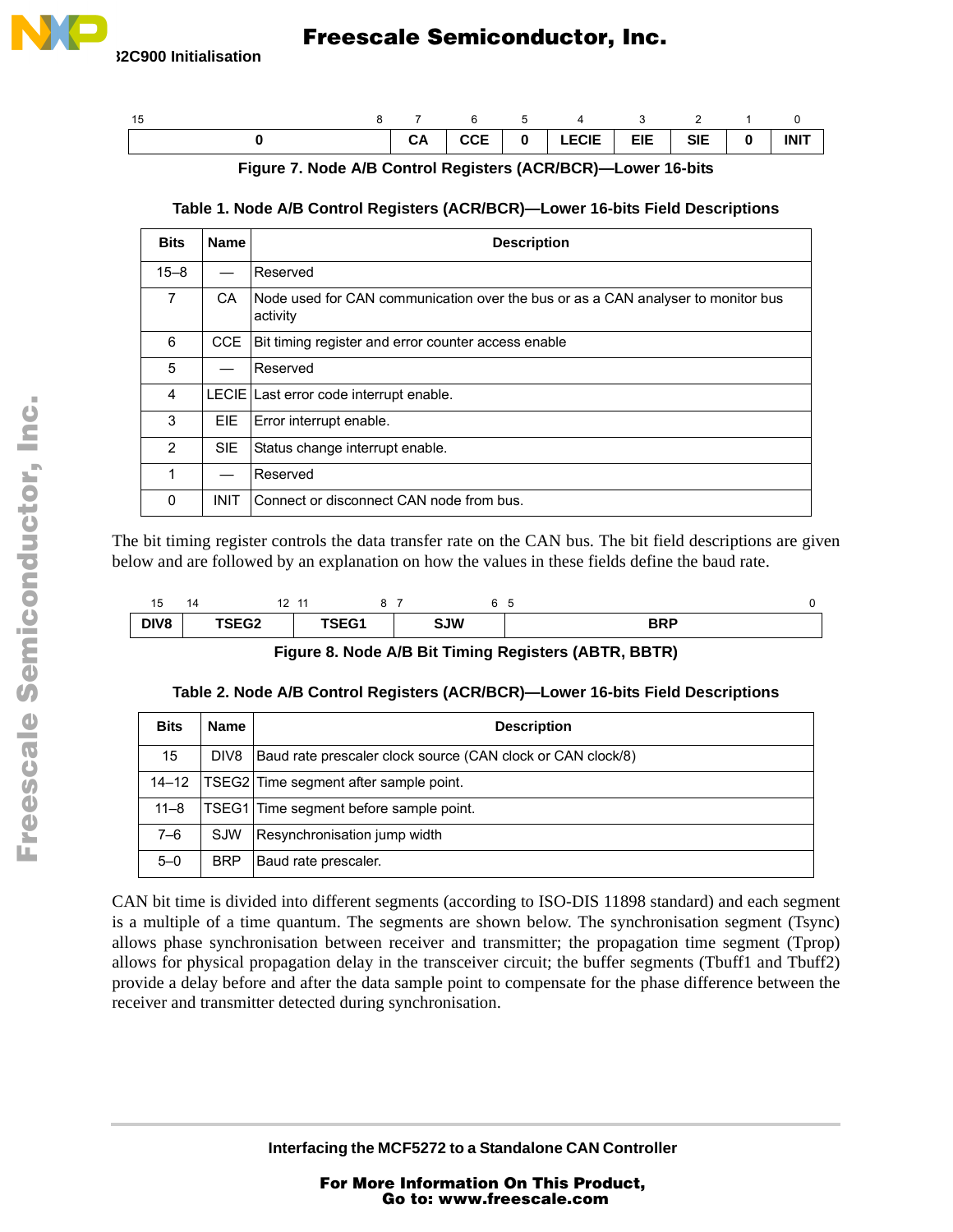



**Sample Transmit**

**Figure 9. CAN Bit Time Segments**

The CAN bit time, therefore, equates to  $(T_{sync} + T_{prop} + T_{buffer} + T_{buffer} + T_{buffer} \times T_{quantum})$  where t<sub>quantum</sub> is the period of the bit time quantum.

The TSEG1, SJW, and TSEG2 fields in the bit timing register are used to define the different segments and BRP and DIV8 set the time quantum period as follows:

 $T_{sync} = SIW + 1$  $T_{\text{prop}} + T_{\text{buffer}} = TSEG1 + 1$  $T<sub>buffer2</sub> = TSEG2 + 1$  $t_{quantum} = \frac{BRP + 1}{f_{max}}$  $=\frac{B_{N1}+1}{f_{CAN}}$ 

For the register settings in the example code below, TSEG1 = 6, TSEG2 = 7, SJW = 0, BRP = 2. This results in a CAN bit time of 2us or a baud rate of 0.5Mbit/s. No baud rate prescaler is used; therefore, DIV8 is ignored in these calculations.

Initialisation code for both nodes is almost identical, the only difference being the initialisation of the CAN node B interrupt mask register to generate an interrupt when a message is received. Message object 0 is assigned to CAN node A and message object 1 is assigned to CAN node B. The initialisation code is shown for CAN node B.

```
/*Node control register : reset interrupts, stop CAN to initialise*/
OSPI_SendByte(CAN_BCR, 0x41);
/*Bit timing register : set for 500 kbit/s : ((0+1)+(6+1)+(7+1))* 0.125us)*/
QSPI_SendByte(CAN_BBTR, 0x02);
QSPI_SendByte(CAN_BBTR+1, 0x67);
/*Enable msg obj 1 to be considered as interrupt source*/
OSPI SendByte(CAN BIMR0, 0x02);
/*synchronise CAN node to bus and enable*/
QSPI_SendByte(CAN_BCR, 0x00);
```
# <span id="page-17-0"></span>**3.4 CAN Transmit and Receive**

In the CAN application example code, CAN node A is used to transmit data on the CAN bus and CAN node B is used to receive data. When data is received, an interrupt is generated, the data is retrieved, and new data is transmitted.

To receive and transmit data, each node must be assigned a message object. This message object must be configured using the message object control, configuration, arbitration, and data registers. The message object control register is used to enable interrupts on transmitting or receiving a message, to tag a message

**Interfacing the MCF5272 to a Standalone CAN Controller**

For More Information On This Product, Go to: www.freescale.com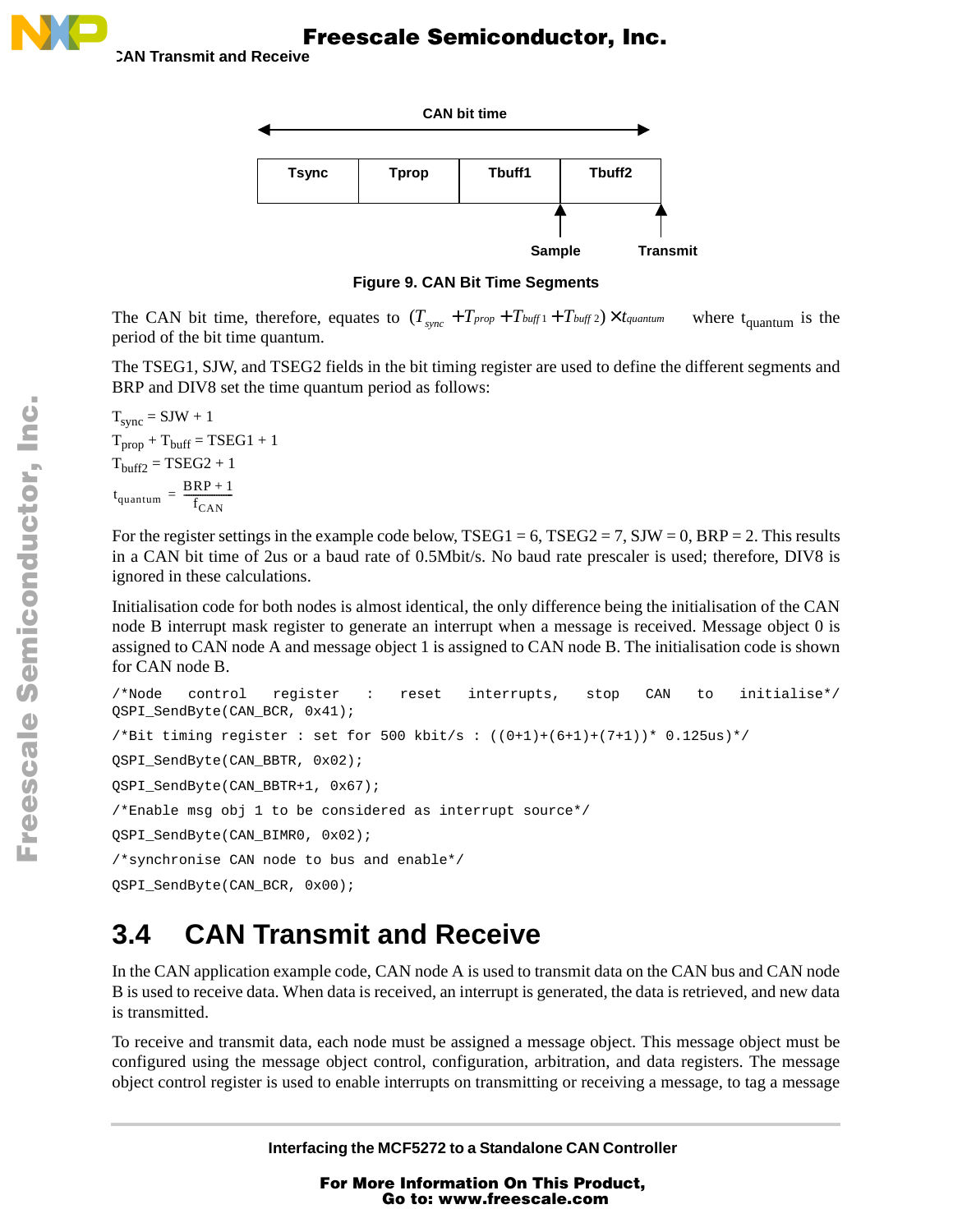

#### **CAN Transmit and Receive**

valid or invalid, and to signal the update of a message. The configuration register determines which CAN node the message object is assigned to, defines the message identifier length and number of data bytes to be transmitted or received, sets the object for transmit or receive, and selects the interrupt node to use if the message object is configured to generate an interrupt on transmitting or receivng a message. The data register is used to store data for transmission or to store any data received. There can be up to 8 data bytes per CAN message; therefore, each CAN message object has two 32-bit data registers. Finally, the arbitration register holds the message identifier. For bit-level specific information, refer to the 82C900 user manual, www.infineon.com/cgi/ecrm.dll/ecrm/scripts/public\_download.jsp?oid=16123&parent\_oid=16899.

In the example code the message objects are initialised in function main(), following the initialisation of the QSPI module and the intialisation of the 82C900 CAN controller as detailed above. The function main() is listed below. Message object 0 is assigned to CAN node A and configured to transmit 8 bytes of data, and message object 1 is assigned to CAN node B and configured to receive 8 bytes of data. Both message objects are assigned the same ID so that, when both nodes are connected externally via the transceivers, CAN node B will receive any data transmitted by CAN node A. In the interrupt service routine, also listed below, the data received is retrieved and output over the terminal UART on the M5272C3 board. The interrupt is then reset and new data is transmitted.

```
void main ()
{
mcf5272_wr_sr (MCF5200_SR_IPL_0);
/*Initialise the QSPI module*/
mcf5272_qspi_init();
/*CAN node A and B initialisation*/
CAN_Node_Init();
/*Assign Msg0 to CAN node A, to transmit 8 bytes of data, with standard ID of 2*/
CAN_MsgObj_Init(A, Msg0, Tx, 8, Stand, 2);
/*Assign Msg1 to CAN node B, to receive 8 bytes of data, with standard ID of 2*/
CAN_MsgObj_Init(B, Msg1, Rx, 8, Stand, 2);
/*Load Msg0 transmit data*/
CAN_MsgObj_TxData(Msg0, 8, 0xAA55AA55, 0x55AA55AA);
/*Enable Msg1 receive interrupt, assign to interrupt node 1 and /OUT1*/
CAN_MsgObj_IntEnable(Msg1,Rx,1);
/*Enable Msg1 to receive*/
CAN_MsgObjRx_Enable(Msg1);
/*Enable Msg0 to begin transmitting*/
CAN_MsgObjTx_Start(Msg0);
        while (1)
            ;
```
}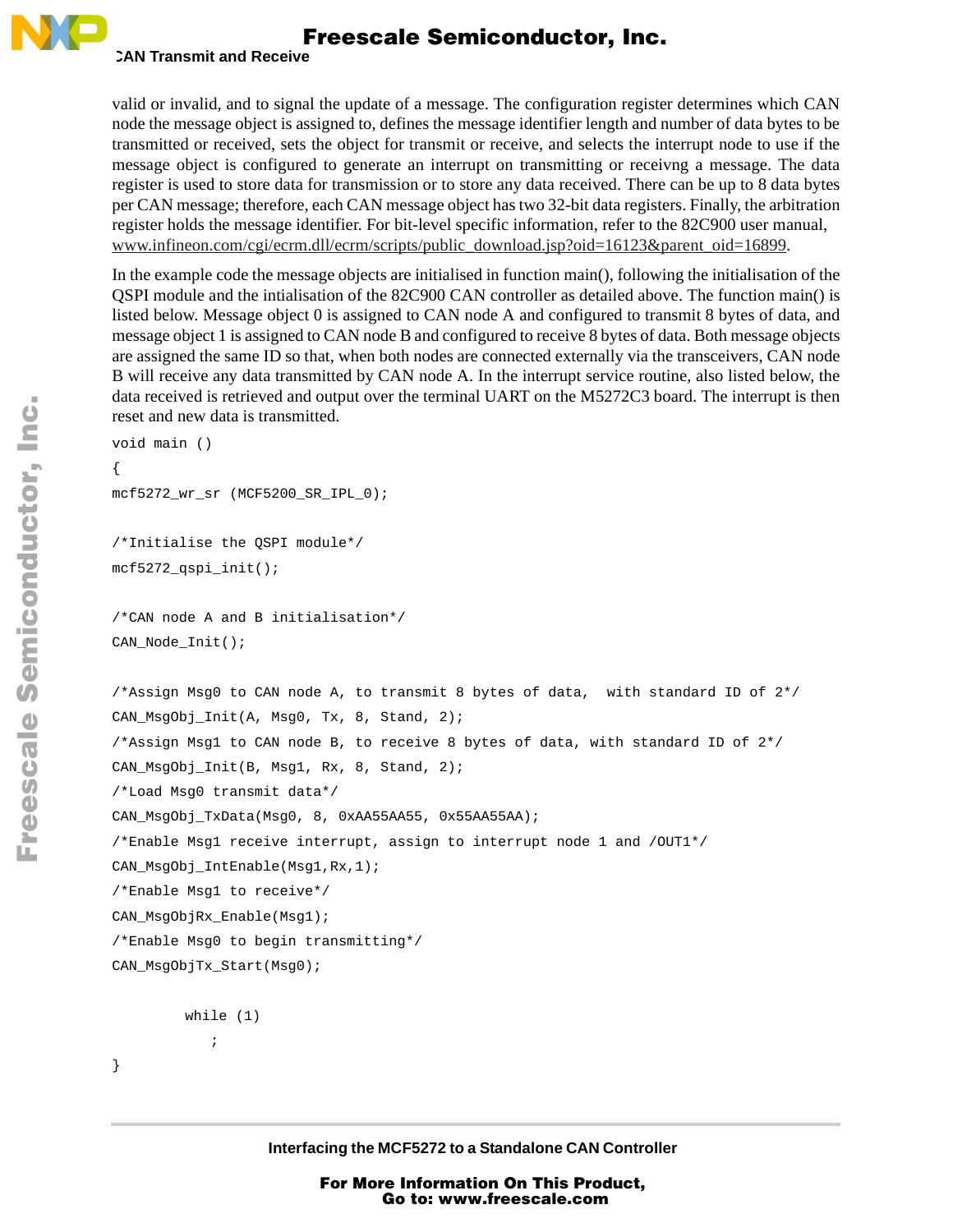#### **CAN Transmit and Receive**

```
__interrupt__
void ext_irq1_handler (void)
{
MCF5272 IMM *imm = mcf5272 qet immp();
printf("ext_irq1_handler\n");
/*Read received data and output over M5272C3 terminal uart*/
CAN MsgObj RxData(Msg1,8);
/*Set Int1 IPL =6, for /Out1*/
MCF5272_WR_SIM_ICR1(imm,0xE8888888);
/*Msg obj interrupt pending flag reset*/
CAN_MsgObj_IntReset(Msg1);
/*Reset transmission message object, inhibit transmission*/
CAN_MsgObjTx_Reset(Msg0);
/*Alternate message object 0 Tx data*/
if (toggle)
  {
   CAN_MsgObj_TxData(Msg0, 8, 0x55AA55AA, 0x11001100);
   toggle = 0;}
 else
  {
   CAN_MsgObj_TxData(Msg0, 8, 0x11001100, 0x55AA55AA);
   toggle = 1;}
/*Set message object to start transmission*/
CAN_MsgObjTx_Start(Msg0);
}
```
The functions called by main and by the interrupt service routine have been made as generic as possible allowing any message object to be assigned to any node, allowing any message object to be configured as a transmit object or a receive object, allowing any number of bytes for transmission or reception, allowing the ID of any message to be changed easily, and ensuring interrupts can be enabled or disabled easily.

CAN\_MsgObj\_Init assigns a message object to a node, defines the number of bytes for transfer, and sets the message ID. During initialisation and update, the message object must be set to invalid to prevent the CAN controller from using it. All request flags must be reset, the new data flag must be reset to show no update of data has occurred yet, and in the case of a transmit message object, automatic transmission must be disabled. Once the flags are reset, the message object is inoperable and automatic transmission is disabled. When the message object is configured to receive then the data lost flag must be reset.

```
void CAN_MsgObj_Init(uint8 Node, uint8 Msg, uint8 TxRx, uint8 NoBytes, uint8 ID, uint32
IDnum)
```

```
{
/*Msg obj tagged invalid to allow update*/
QSPI_SendByte(CAN_MSG_CTRL + (Msg*0x20), 0x7F);
```
**Interfacing the MCF5272 to a Standalone CAN Controller**

F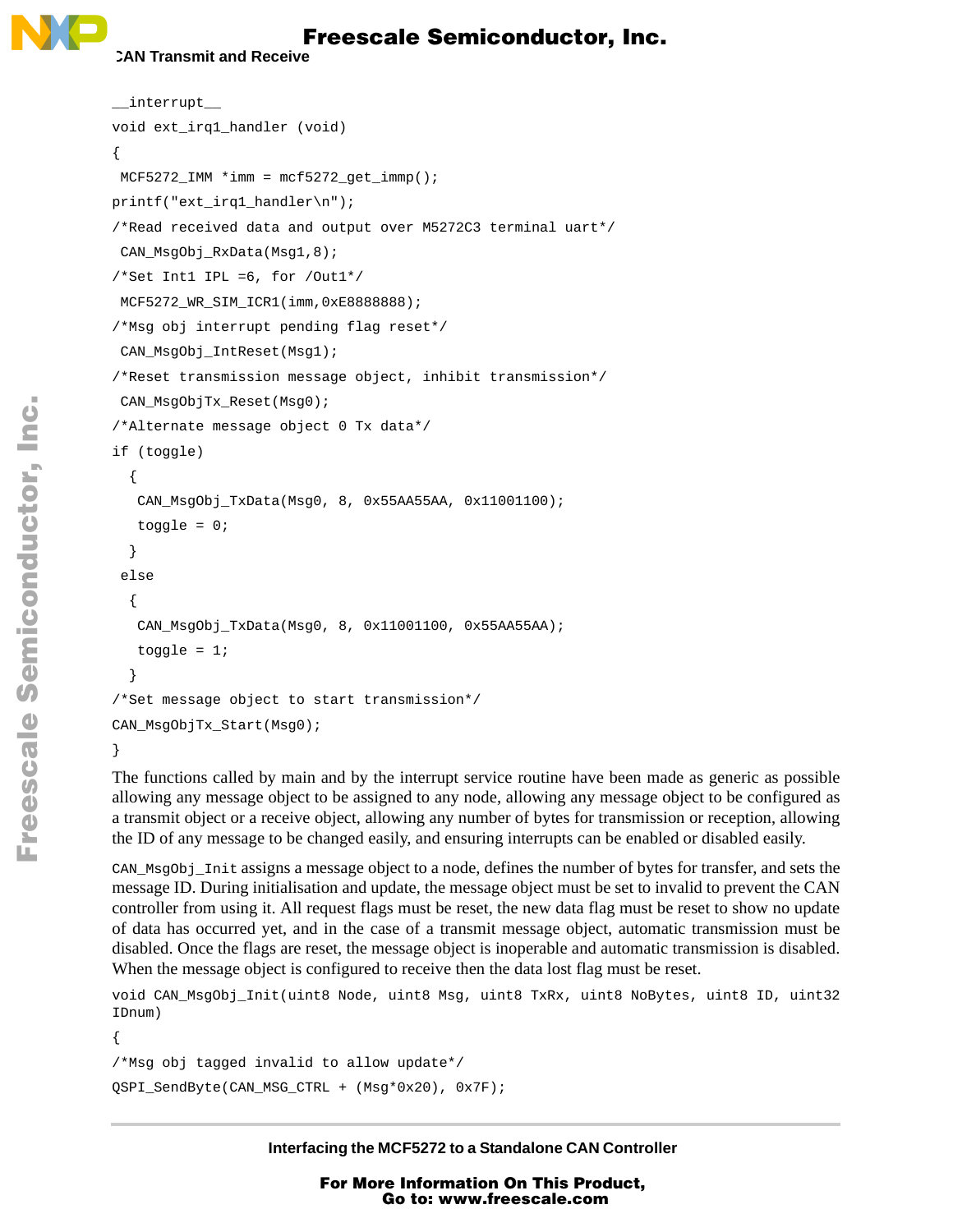#### **CAN Transmit and Receive**

```
/*Msg obj interrupt pending flag reset*/
QSPI_SendByte(CAN_MSG_CTRL + (Msg*0x20), 0xFD);
/*Msg obj remote request flag reset*/
QSPI_SendByte(CAN_MSG_CTRL+ (Msg*0x20),0x7F);
/*Msg obj transmission request flag reset*/
OSPI_SendByte(CAN_MSG_CTRL+1 + (Msg*0x20), 0xDF);
/*Inhibit transmission for Tx or reset data lost flag for Rx */
if (TxRx == Tx)QSPI_SendByte(CAN_MSG_CTRL+1 + (Msg*0x20), 0xFD);
else if (TxRx == Rx)QSPI_SendByte(CAN_MSG_CTRL+1 + (Msg*0x20), 0xF7);
/*Reset msg obj new data flag */
QSPI_SendByte(CAN_MSG_CTRL+1 + (Msg*0x20), 0xFB);
/*Assign Msg obj Node, ID, no bytes*/
QSPI_SendByte(CAN_MSG_CONFIG + (Msg*0x20), (uint8)(NoBytes<<4|Node|ID|TxRx));
/*Set Msg obj ID*/
if (ID == Stand)
    IDnum = IDnum << 18;
OSPI_SendByte(CAN_MSG_ARB + (Msg*0x20), (uint8)(IDnum));
QSPI_SendByte(CAN_MSG_ARB+1 + (Msg*0x20), (uint8)(IDnum>>8));
QSPI_SendByte(CAN_MSG_ARB+2 + (Msg*0x20), (uint8)(IDnum>>16));
QSPI_SendByte(CAN_MSG_ARB+3 + (Msg*0x20), (uint8)(IDnum>>24));
}
```
CAN\_MsgObj\_TxData loads the message data register with data to be transmitted. Each message object has two 32-bit data registers which may be loaded with up to 8 bytes of data for transmission or may store up to 8 bytes of data when configured as a receive object.

```
void CAN_MsgObj_TxData(uint8 Msg, uint8 NoBytes, uint32 data1, uint32 data2)
{
uint16 n;
/*Split data into bytes and load into the 2x32 bit data register*/
for (n=0; n < NoBytes; n++){
  if ((N \odot \text{Bytes}>4) \& (n)=4))QSPI\_SendByte(CAN\_MSG\_DAT + n + (Msg*0x20), (uint8)(data2>n-4)*8));else
         QSPI_SendByte(CAN_MSG_DAT+n+(Msg*0x20), (uint8)(data1>>n*8));
 }
}
```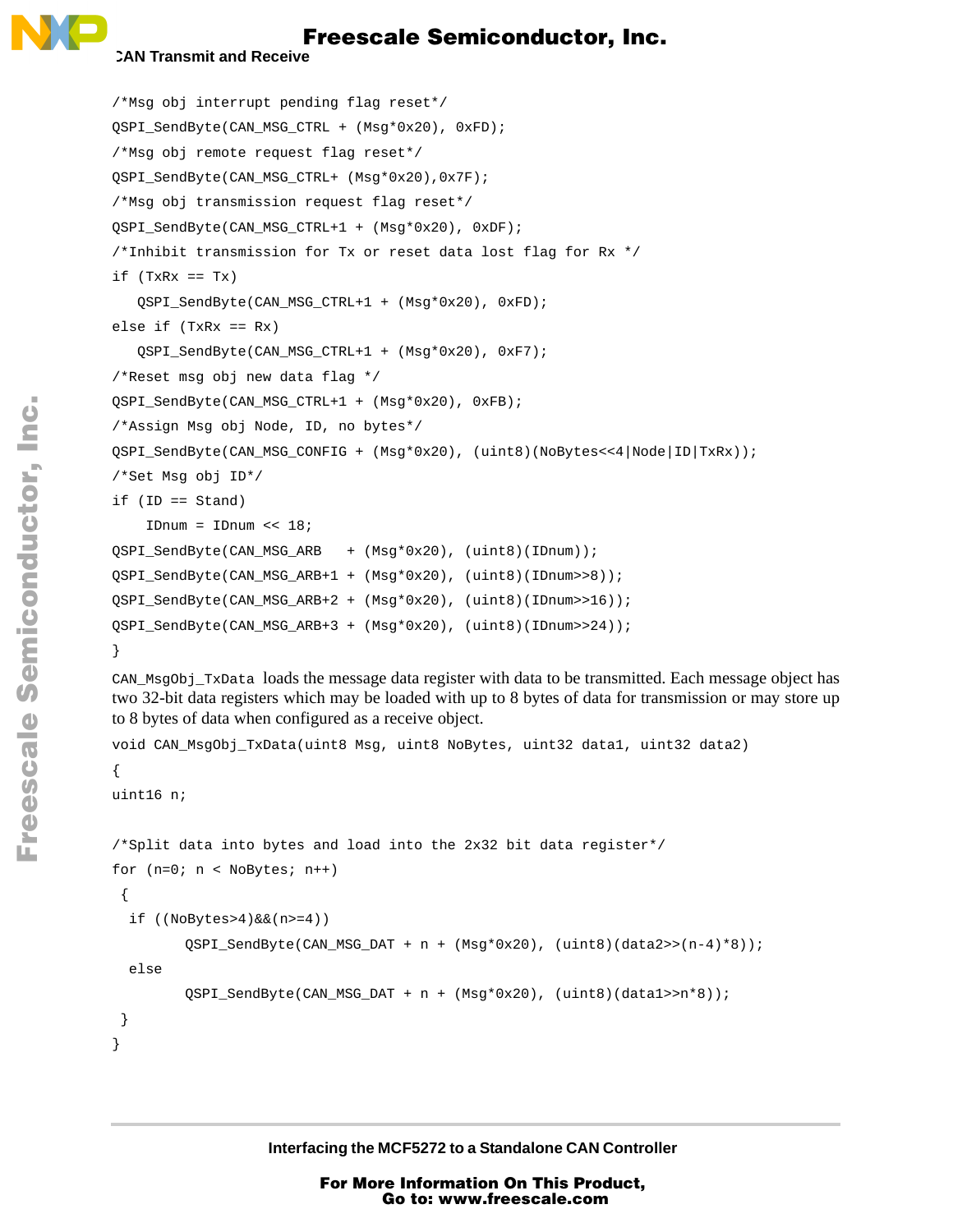

#### **CAN Transmit and Receive**

CAN\_MsgObj\_IntEnable enables a message object to generate an interrupt on successful transmission or reception of data. It selects the interrupt node pointer to be used which can then be routed to the external interrupt request signals,  $\overline{OUT1}$  or  $\overline{OUT0}$ , using the 82C900 global control register.

```
void CAN_MsgObj_IntEnable(uint8 Msg, uint8 TxRx, uint8 IntNode)
{
 if (TxRx == Rx)
   {
/*Set msg obj receive interrupt node pointer*/
 QSPI_SendByte(CAN_MSG_CONFIG+2 + (Msg*0x20), IntNode);
/*Msg obj Rx interrupt enable*/
 QSPI_SendByte(CAN_MSG_CTRL + (Msg*0x20), 0xFB);
 }
 else
 {
/*Set msg obj transmit interrupt node pointer*/
 QSPI_SendByte(CAN_MSG_CONFIG+2 + (Msg*0x20), (uint8)(IntNode<<4));
/*Msg obj Tx interrupt enable*/
QSPI_SendByte(CAN_MSG_CTRL + (Msg*0x20), 0xEF);
 }
}
```
CAN MsgObjRx Enable enables a receive message object to receive data on the CAN bus.

```
void CAN_MsgObjRx_Enable(uint8 Msg)
{
/*Msg obj valid */
QSPI_SendByte(CAN_MSG_CTRL + (Msg*0x20), 0xBF);
}
```
CAN\_MsgObjTx\_Start sets up a message object to begin transmission. In addition to validating the message object (as for receive above), the new data flag must be set, the CPU update flag must signal completion, and the transmit request flag must be set.

```
void CAN_MsgObjTx_Start(uint8 Msg)
{
/*Msg obj CPU update complete, can Tx msg automatically*/
QSPI_SendByte(CAN_MSG_CTRL+1 + (Msg*0x20), 0xF7);
/*Msg obj has new data*/
QSPI_SendByte(CAN_MSG_CTRL+1 + (Msg*0x20), 0xFE);
/*Msg obj valid*/
QSPI_SendByte(CAN_MSG_CTRL + (Msg*0x20), 0xBF);
/*Msg obj Tx request flag set*/
QSPI_SendByte(CAN_MSG_CTRL+1 + (Msg*0x20), 0xEF);
}
```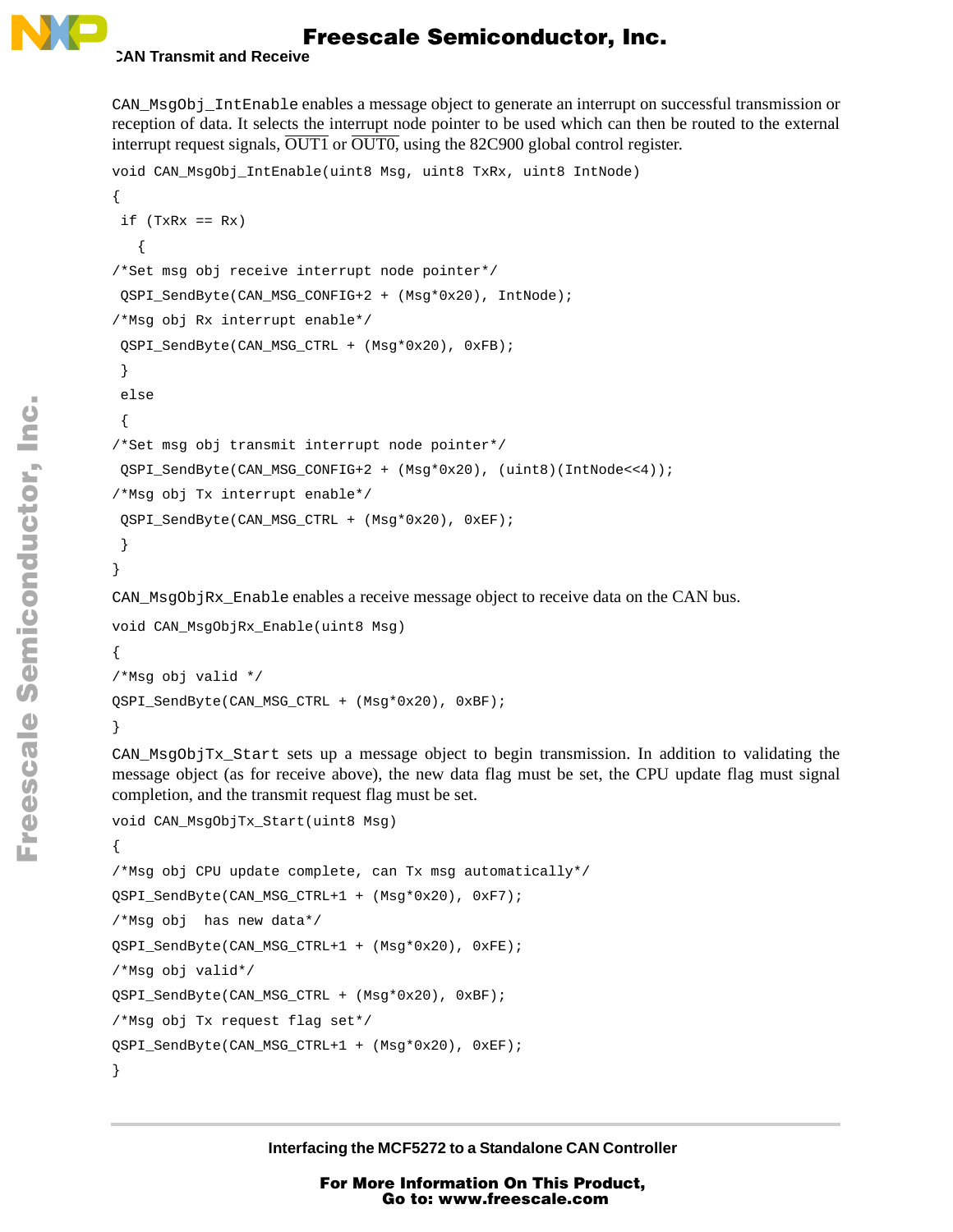

CAN  $MsgObjTx$  Reset resets a message object after transmission and must be called anytime transmit data is to be updated.

```
void CAN_MsgObjTx_Reset(uint8 Msg)
{
/*Msg obj tagged invalid to allow update*/
QSPI_SendByte(CAN_MSG_CTRL + (Msg*0x20), 0x7F);
/*Msg obj no new data*/
OSPI_SendByte(CAN_MSG_CTRL+1 + (Msg*0x20), 0xFD);
/*Msg obj 0 CPU Update, Tx inhibited*/
QSPI_SendByte(CAN_MSG_CTRL+1 + (Msg*0x20), 0xFB);
}
```
CAN\_MsgObj\_IntReset resets a message object interrupt.

```
void CAN_MsgObj_IntReset(uint8 Msg)
{
/*Reset a interrupt pending flag*/
QSPI_SendByte(CAN_MSG_CTRL + (Msg*0x20), 0xFD);
}
```
# **4.0 Summary**

This application note has detailed the hardware design and software development of the MCF5272 CAN reference design, a ColdFire CAN solution that provides a migration path to the first ColdFire product with on-chip CAN and the first 32-bit microprocessor with both on-chip CAN and on-chip Ethernet. Design schematics, application example software, and additional reference material can be downloaded from the M5272C3 CAN webpage.

## **4.1 Revision History**

<span id="page-22-0"></span>[Table 3](#page-22-0) describes the revision history of this document.

| <b>Revision Level</b> | <b>Description</b>                                       |
|-----------------------|----------------------------------------------------------|
|                       | Original.                                                |
| በ 1                   | Updated Freescale URLs and minor<br>changes in language. |

**Table 3. Revision History**